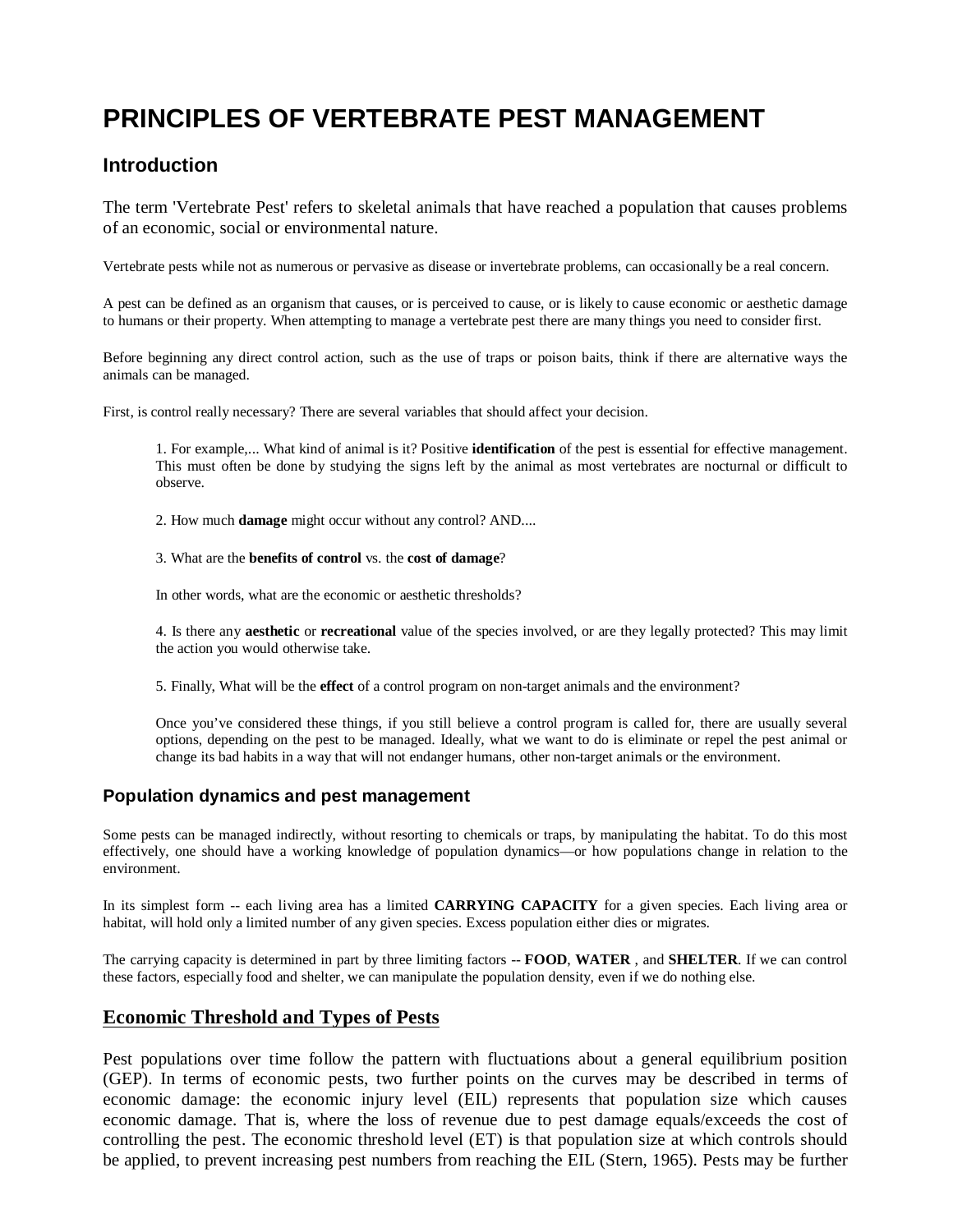categorized as severe (GEP above EIL), perennial (GEP below EIL but regularly reaches EIL each season), occasional (GEP below EIL, but reaches EIL irregularly, say 2 in 5 years), or uneconomic (where GEP and population peaks are always below the EIL) (Figure 5).

# **Life Cycle Strategies of Pests**

Pests vary considerably in their reproductive abilities or fecundity (the ability to produce multiple offspring), the number of generations per year and competitive ability.

From an ecological viewpoint, pests range across a continuum from so-called **"***r***"**- **to "***K***"**-type pests.

*r***-pests** have high fecundity and short generation times - they are the opportunistic pests which may rapidly build up to high population levels in agricultural systems. They are especially adapted to shortterm, potentially unstable cropping systems (for example rats). Populations reach damaging levels often before competition between natural enemies or between individuals of the pest population itself causes a crash in pest numbers. They have a "boom and bust" type of population development.

*K***-pests**, on the other hand, are adapted to more stable, natural ecosystems, and devote much of their energy to warding off competition from natural enemies. Such pests have low fecundity and long generation intervals. They tend to attain fairly stable populations, limited by the resources in the environment. Many agricultural pests are intermediate between these two extremes

To summarise then, the degree of intervention by farmers, in terms of pest control, depends on the crop type and value, the type of pest (non-product or product), the farmer's economic situation and perceptions of pest problems (risk-taker or risk averse).

To improve pest control practices we need to appreciate the complex interrelationships between pest populations, the host plant/animal and the environment with which these interact

# **Common vertebrate pests & how to manage them**

# **Rats and Mice**

Worldwide, rats and mice are the most notorious of all the vertebrate pests that plague humankind. Of these, the **Norway Rat**, (*Rattus norvegicus*) and the **House Mouse**, (*Mus musculus*) are the most common.

There are three major reasons why rats and mice are considered pests:

- a. They consume and damage human foods in the field and in stores. In addition they spoil it in stores by urine and droppings reducing the sales value.
- b. Through their gnawing and burrowing habit they destroy many articles (packaging, clothes and furniture) and structures (floors, buildings, bridges, etc.). By gnawing through electrical cables they can cause fires.
- c. They are responsible for transmitting diseases dangerous to man.

Adult **Norway Rats** are robust, weighing 10-17 ounces and are 13-18 inches total length. The tail is usually shorter than the head and body. Colors range from gray to brown to almost black.

The **Roof Rat**, (*Rattus rattus*), is the same length but lighter in build and not as widespread as the Norway rat. The tail is LONGER than combined head and body length and the belly is often white.

The common **House Mouse** is another Asian Murine rodent, second only to the rats as a destructive pest. House mice can be distinguished from young rats by their proportionally smaller heads and feet.

Outlying areas are likely to have native **Deer Mice** (*Peromyscus maniculatus*) rather than the imported House Mice. Deer mice have white underparts of the body and tail.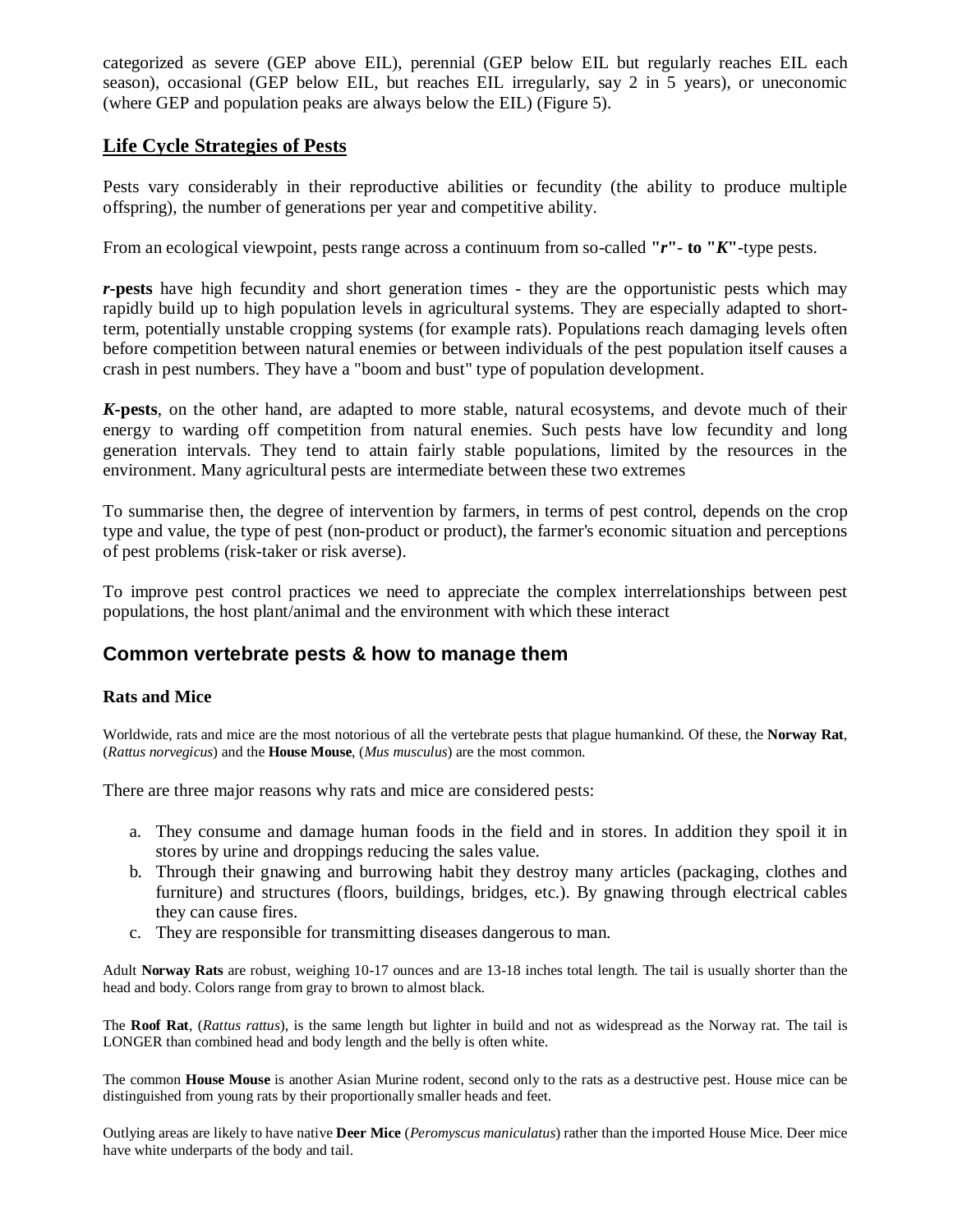Rats and mice are mostly nocturnal in their habits so an infestation often goes undetected until the rodents become very numerous. By knowing what signs to look for, a rodent problem can usually be caught before it gets out of hand.

Rats and mice tend to move over regular routes and usually produce defined runways. These show up particularly well in dusty areas, especially if flour or other tracking powder is sprinkled around likely spots.

Outdoors, rats will leave trails through vegetation and dig or gnaw holes around buildings and foundations.

Another tell-tail is that rats leave grease smudges when traveling close to a wall, around a beam or through a hole.

Finally, fresh rat and mouse droppings which are moist and soft, are a very reliable sign of infestation.

#### **CONTROL**

There are four important steps to effective rat and mouse control.

- 1. **Elimination of shelter or harborage**
- 2. **Rodent-proofing structures**
- 3. **Elimination of food and water**
- 4. **Killing rodents**

#### **ELIMINATION OF HARBORAGE**

Elimination of harborage is often overlooked in a rodent control program. Rats in particular like to inhabit woodpiles and stacks of stored material..

Materials that are stored in stacks or piles should be on pallets at least **8 inches** off the ground -- 18 inches is even better. If possible, they should also be 18 inches from adjacent walls and stacked no more than six feet wide, leaving at least a 12 inch aisle between stacks.

Dense **vegetation** and **rubbish piles** around structures should be reduced as much possible and ornamental shrubs should be pruned away from the ground.

Also, avoid planting ground cover such as ivy, that can offer harborage to rats.

Finally, spaces under buildings should be **blocked off** and old burrows filled in.

#### **RODENT-PROOFING STRUCTURES**

Complete rodent-proofing is usually not possible, especially in barns and older buildings, but if approached properly will go a long way towards reducing an infestation.

To keep rats out of buildings, any opening they can get their teeth into (that is over **1/2 inch** in diameter) must be closed up. Mice can often squeeze through openings as small as **3/8 inch**.

Be sure to **seal up openings** around pipes and floor drains and keep the drains tightly covered.

**Edges subject to gnawing** such as door bottoms, should be covered with heavy sheet metal or wire mesh.

Place metal **rat guards** on pipes, wires and other places rats climb.

Other openings can be covered with **19 gauge** or heavier hardware cloth no larger than **1/4 inch**.

In severe cases, burrowing under foundations by rats can be eliminated by building an **off-set curtain wall** of concrete or sheet metal.

#### **ELIMINATION OF FOOD AND WATER**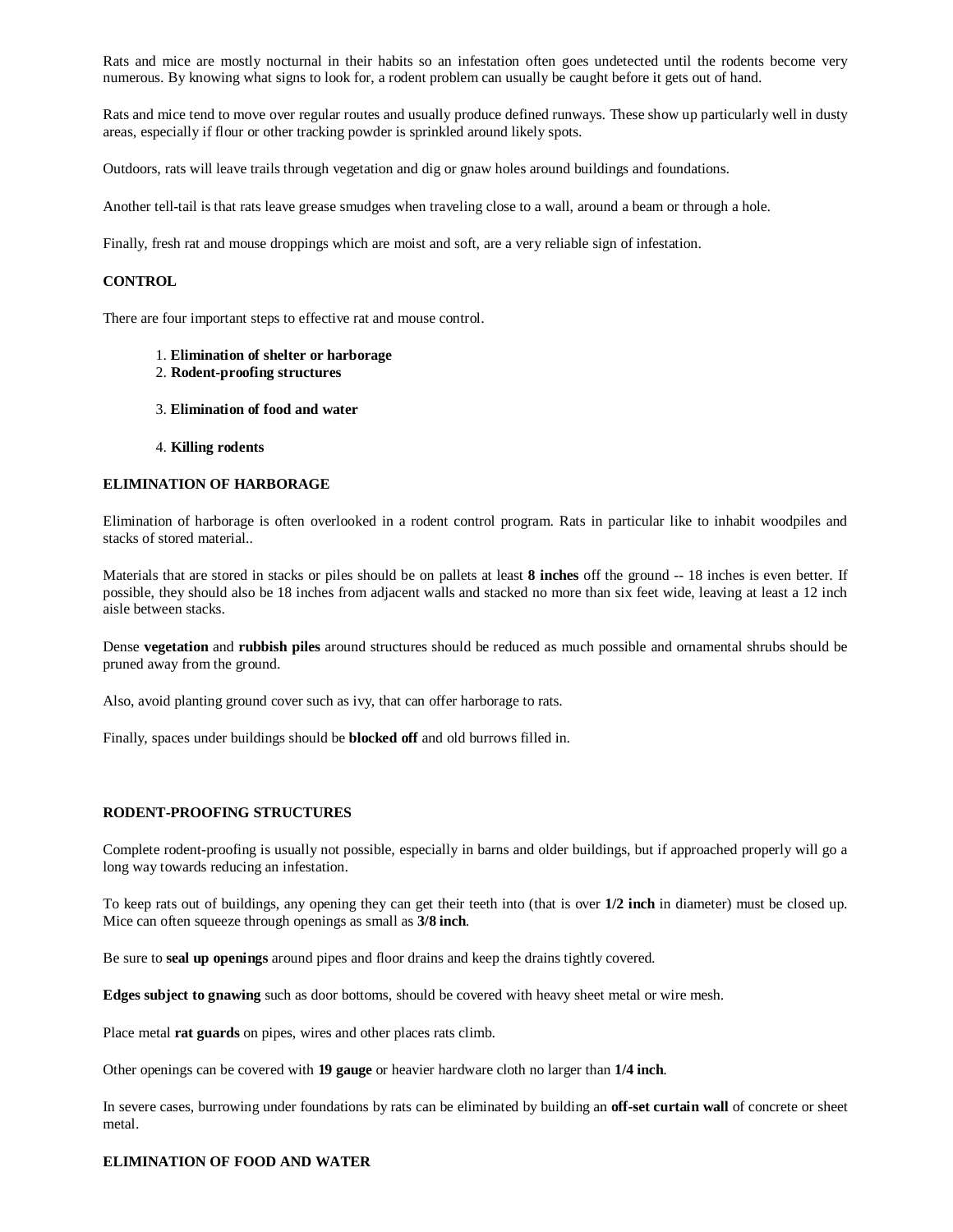Elimination of food and water is the third step for effective rat and mouse control. Strict control of food materials is essential in any rodent control program.

- Be sure all human and animal foods are stored in **rodent-proof** buildings, rooms or containers.
- Dispose of garbage and other waste in tightly covered metal cans
- It's very important not to feed outside pets more than they can eat at one sitting.
- Be sure to clean up pet droppings -- rats can do very well on a straight diet of feces.
- Clean up windfall fruits, nuts and ornamental seed pods.
- Finally, don't scatter food for birds and squirrels. Even if you have a rodent-proof feeding station, birds will often throw seed onto the ground.

### **KILLING EXISTING RODENTS**

Along with general clean-up and controlling food sources, direct reduction of the infestation is obtained by careful use of **rodenticides** and **traps**.

## **Rodenticides**

There are several effective rodenticides on the market. These are available as **concentrates**, **mixed baits**, **weather-proof blocks** and **pre-measured packets**.

They are all effective and safe to use as long as the label directions are followed. **Always read the label before using any pesticide** (a pesticide is any insecticide, herbicide, fungicide OR rodenticide).

The most widely available rodent poisons are the anti-coagulants, usually containing warfarin, brodifacoum, diphacinone or bomadialone as the active ingredient. There are many brands available.

**Anti-coagulant rodenticides** work by reducing the clotting properties of the blood until the animal painlessly bleeds to death internally, usually after several feedings. Most other types of rodent poisons are either not readily available or contain chemicals highly toxic to humans and animals.

Baits containing **Warfarin** were the most popular of the rodenticides for many years and are still usually effective if used correctly. These materials are relatively non-toxic to humans, pets and stock. An animal poisoned by anti-coagulants may bleed at the nose and mouth, have a bloody stool, have labored breathing, or all three symptoms. Vitamin K1, administered for an extended length of time is the antidote.

The problem with Warfarin based rodenticides and other **1 st generation anticoagulants** such as **diphacinone**, is that the rodents must feed almost exclusively on the bait for several days in order for them to kill and a few populations of rats have developed resistance.

The more modern **2 nd generation anti-coagulants** such as **brodifacoum** , **bromadialone** and **difethialone** are often effective with a single dose. This may make them a bit more hazardous to use if the label is not followed exactly but they are probably more effective than milder poisons where other food sources can not be eliminated. In addition, no U.S. rodent populations have developed resistance to these materials. With some of these chemicals, there is a hazard of secondary poisoning of wildlife and pets if they feed on a number of dead rodents.

There are only a few **non-anti-coagulant rodenticides** available to the public. These contain the ingredients **cholecalciferol**, **bromethalin** or **zinc phosphide**.

**Cholecalciferol** (Vitamin D<sub>3</sub>) is a calcium-mobilizing chemical that upsets the rodent's blood-calcium level and the animal dies of hypercalcemia. Most other mammals are not as sensitive to changes in blood-calcium levels so the poison has relatively low to moderate toxicity to most non-target animals. This material is not known to cause secondary poisoning.

**Bromethalin** is another recent addition to the rodenticide shelf. This material is a potent nerve poison that paralyzes and kills rodents within 2-4 days.

**Zinc phosphide** is the oldest of the available non-anti-coagulant rodenticides. This chemical, available under several brand names, is a quick-acting stomach poison that will sometimes kill a rodent within 17 minutes after feeding.

Zinc phosphide is quite toxic to all warm blooded animals and must be used with caution. It must not be handled with bare hands as it can be absorbed directly through the skin and care must be taken not to breathe the dust or vapors. Also, it decomposes quickly, especially in damp situations and has a short shelf life (if you can't smell it, it's too old). Fortunately, zinc phosphide is repellent to most animals due to its strong odor and taste which rodents seem to like. There may be a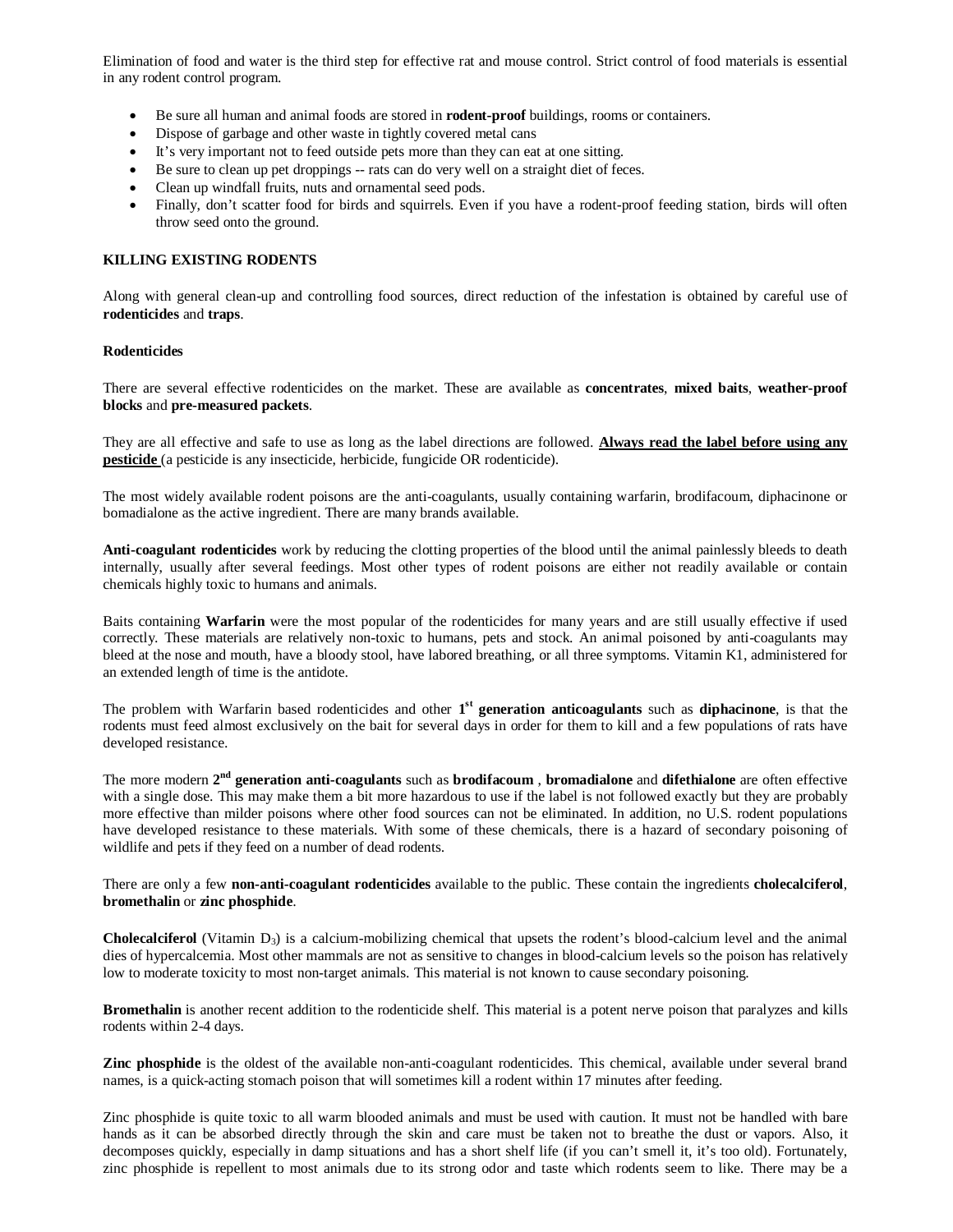possible problem with secondary poisoning using this chemical since some sources claim that it can remain active in an animal's gut for a couple days after death.

One of the main disadvantages of acute, or quick-kill rodenticides in general is that the target animal will often sample just a small dose of the bait to begin with. Sub-lethal doses of these quick-acting poisons make the animal very sick. After recovering, these animals become **bait-shy** and very difficult to poison.

To overcome this problem, it's best to first **pre-bait** the area with grain until all the rodents are feeding well, then replace the non-toxic baits with a quick-kill rodenticide in a similar grain base. Since the rodents are used to feeding at these stations, they will gorge on the poison and die. This technique results in good control very quickly and is often more economical when dealing with large numbers of rodents..

With any rodenticide, once control is achieved, it's a good idea to continue with a **preventative baiting** program using an anticoagulant. This is especially important on farms and other areas where there is a good chance of reinfestation.

Permanent, tamper-proof bait stations placed around buildings will take care of any incoming rodents before they can become a problem.

Remember, if there is a lot of other food available or too few bait stations, or not enough bait set out for a long enough time, you will not get good control.

To be most effective, bait stations must be placed where the rodents can easily get to them. At the same time, they must be protected from dampness, pets, stock, and children. This can easily be done by placing pans of bait in runways and covering with a board or a box with a hole in each end,

For prolonged baiting and outdoor situations, a tamper-proof bait-box can easily be made that will safely present a continuous supply of fresh bait to the pests.

Traps can also be used effectively to help control rat and mouse infestations. They are especially useful when poisons are not wanted or to catch bait-shy rodents left after a baiting program.

When **traps** are used for **rats**, it is most effective to set one or two at least every **15 to 20 feet**, the same spacing you'd use for bait, wherever there are signs of activity. For **mice**, place traps every **5 to 10 feet**.

A "**tracking patch**" of flour or dust placed along walls is an excellent way to check areas for these pests.

The traps should be placed along baseboards facing the wall and near possible entry holes or other cover. When possible, it's a good idea to wire traps to some secure anchor to prevent dying rodents from dragging them off.

You may have to try several baits to find what works best in your situation. Whichever attractant you choose, be sure it is fixed securely to the trap so it can not be licked off. Nut-meats, gumdrops or bacon usually work well. Even a wad of cotton can be effective as the rodents like to use it for nesting material. To help ensure a good catch, it's a good idea to place the baited traps UN-SET until the rodents begin taking the bait. Being very cautious by nature, rats will sometimes avoid a trap or strange bait for up to 14 days. For rats, it is usually a good idea to leave the baited traps unset until rodents are feeding on them. Mice, on the other hand, are generally unwary and easily caught right away.

The **glue-board trap** is another kind of trap available for setting in runways and is quite effective. The large size can be used for either rats or mice but rats can sometimes escape with these so fasten them down when possible. In addition, remember that glue-boards do not work well in very cold, wet or dusty areas and captured rodents are often alive and struggling when found.

Remember to check sets daily to remove dead rodents and re-set any sprung traps. Wear gloves when emptying the traps to avoid being bitten by fleas and lice. Drop the dead rodents directly into sealable plastic bags for disposal.

One of the big advantages of trapping is that the pests don't die in an inaccessible place. With baiting, rodents will sometimes die between the walls and begin to smell in a couple days. If you can locate the odor source, a small hole can be drilled in the wall, 6 inches above the floor and a pint of deodorant or disinfectant sprayed in. This should be repeated between the 2 adjacent studs. Commercial deodorants are the most effective and may be available through hospital supply houses or drugstores. If the odor cannot be precisely located, apply the deodorant in the general area.

Hard-to-locate odors can sometimes be pinpointed by releasing a few blowflies in the room. These will soon congregate on the wall at the source of the problem which can then be treated. If left untreated, the odor will usually disappear on its own in about a month.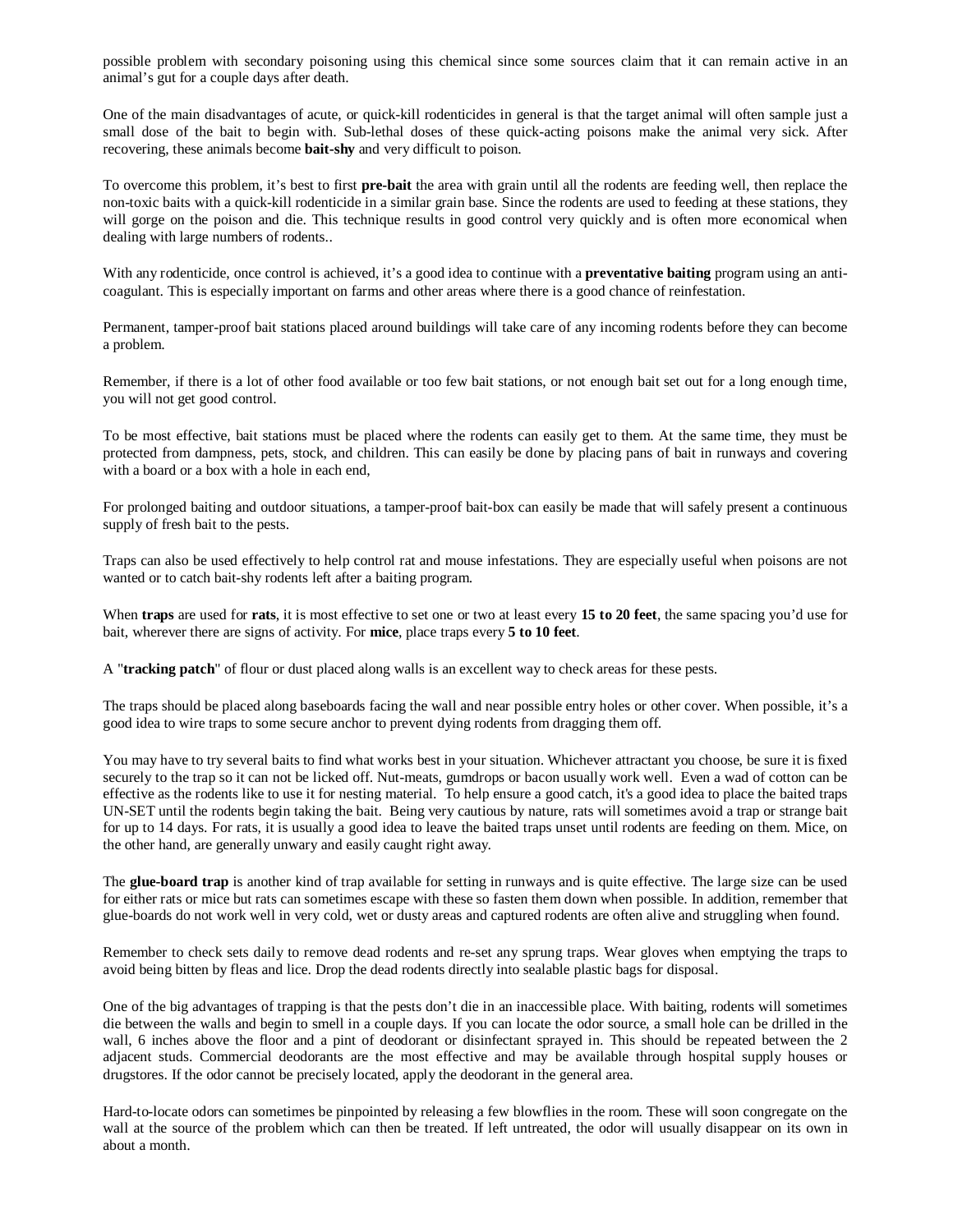**Electronic sonic repellers** are often sold in catalogs for rodent control. These units, made by several companies, are said to emit sonic waves which disrupt the rodent's activities and eventually drive them away. **When tested under laboratory conditions, none of the devices have been proven effective for ANY pest.**

# **Bats**



Bats are the only true flying mammals. These "non-rodents" are sometimes persistent invaders of attics and wall voids. Although they don't usually cause any structural damage, and are, in fact, very beneficial insect eaters, many homeowners dislike the noises they sometimes make. In addition, large colonies leave quantities of smelly guano and may carry parasites. Furthermore, infected bats can sometimes transmit rabies. For this reason, one should never handle a live bat with bare hands and especially avoid handling any bat acting abnormally, such as fluttering on the ground. If bitten or

scratched, capture the animal with the brain intact for examination by health authorities. Be very sure your pets are vaccinated and don't allow them to lick your exposed skin if they might have access to bats.

There are many species of bats in the Pacific Northwest but the one causing most of the problems in buildings is the **Little Brown Bat** (*Myotis lucifugus*). These little animals are highly colonial during winter hibernation, as well as during the summer. The Summer and winter roosts are usually separate. Young are born in June or July, one per female.

The surest way to eliminate or prevent a bat problem is to **build them out**. Depending on the species, bats can enter cracks as narrow as **3/8 of an inch**.

Before bat-proofing a building, one must first evict any bats present. This is best accomplished by hanging **1/4 inch mesh bird netting** loosely over the entrances, securing it on the top and sides with tape and leaving the bottom free-hanging a foot or so below the opening. Bats will be able to leave but not return. This should only be done early in the Summer or in the Fall to prevent young, flightless bats from dying inside. Depending on the building, two or more nets may be needed and it's a good idea to erect a bat house nearby to give the animals a place to go. This may prevent them from looking for other ways into the structure. Older structures may be very difficult to bat-proof.

After eviction, which may take three or four days, large openings in a building can be closed with sheet metal, wood or 1/4 inch or smaller screen. Small holes, cracks and gaps in shakes and tiles can be caulked or filled with foam insulation.

Any lingering odors can be masked with deodorants or disinfectants.

# **Moles**



Our number one animal pest in yards is probably the mole. This animal is **not a rodent** as is commonly thought, but an **insectivore**, and the Pacific Northwest has four separate species; the **Shrew-mole** (*Neurotrichus gibbsi*), the **Coast Mole** (*Scapanus orarius*), the **Broadhanded** Mole (*Scapanus latimanus*) and one of the largest moles in the world, the **Townsend Mole** (*Scapanus townsendi*).

Problems are caused by three larger species, the Coast, Broadhanded and Townsend Moles. These animals are very similar in appearance and can be serious pests in lawns, gardens and fields.

Seldom seen, these animals are best known by their large, volcano-like mole-hills that they push up periodically along their tunnel systems.

Moles feed almost exclusively on **earthworms**, **soil insects** and **grubs** found while tunneling. Occasionally, they may sample bulbs, root crops and sprouting seeds but there is much disagreement on this point. Most plant damage blamed on the mole is actually caused by **meadow voles** (*Microtus sp*.) which often use the mole's tunnel systems.

Moles are active all year round. Mating usually takes place during February and March and an average of 3 young are born from late March to early May in underground nest chambers.

#### **Controls**

Where moles are a definite problem, the only sure way to control them is by **trapping** . In Washington State though, lethal mole traps are not legal to use for catching moles as of November 2000 when the citizens of Washington passed I-713. "Common rat and mouse traps" may be used but are ineffective for trapping moles.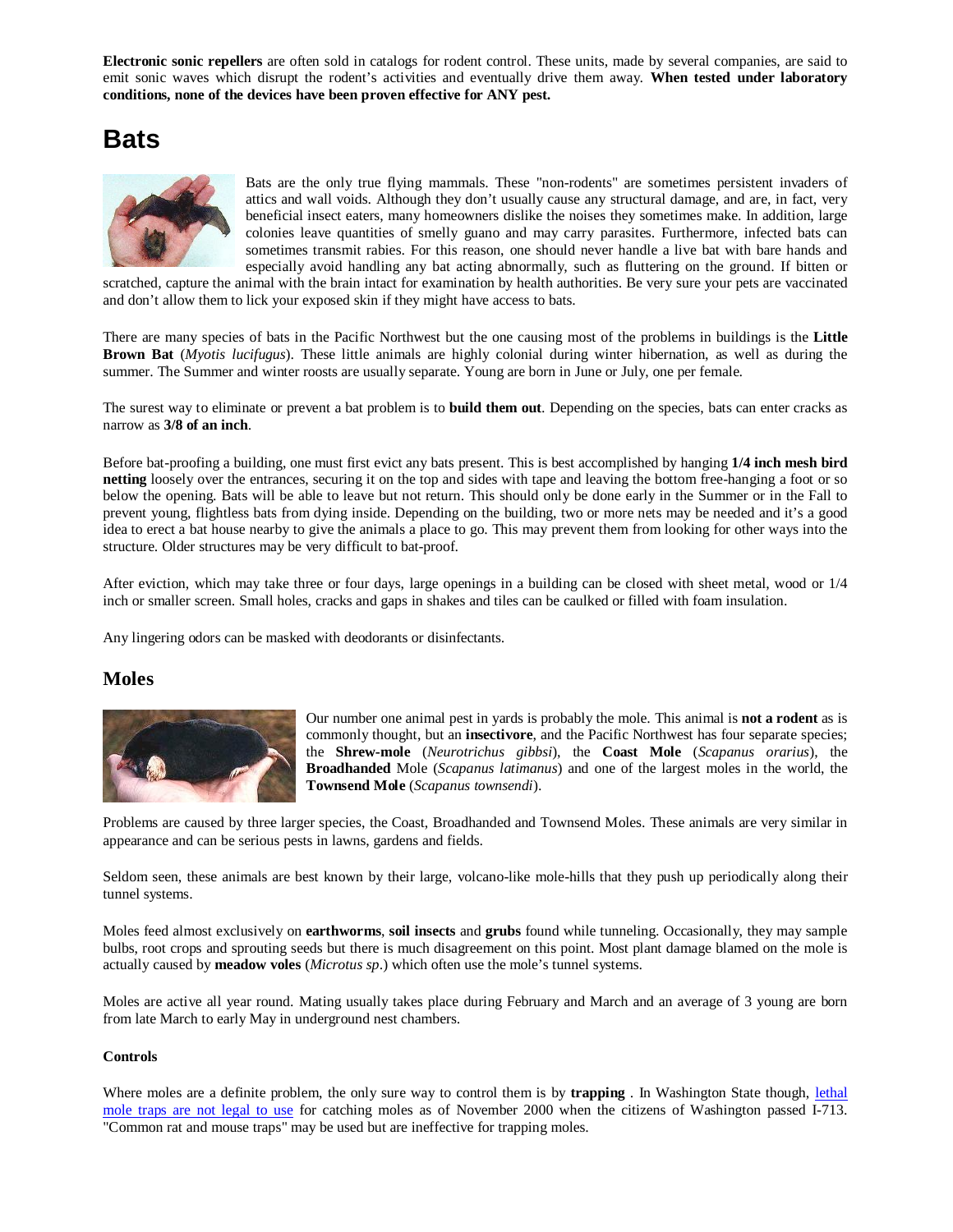Where legal, the scissors-type mole trap such as the "Tunnel trap" or "Out-of-Sight" trap is one of the better designs and is very effective if used properly . Other mole traps may also work well if used according to label directions.

One of the most important rules in mole trapping is to **use a tunnel that is active**. You can easily locate these by stomping down the mole hills in the afternoon. By the next morning, the hills that are being used will be pushed back up. During some times of the year you may see no activity at all.

**Locate a deep run about 6 to 18 inches away from the mound** using a steel rod or long screwdriver as a probe. When the tunnel is struck, the probe will suddenly drop a couple inches. (fig. 1)



#### **Figure 1**

At this point, cut out a section from the tunnel **exactly the width** of the trap. Locate the tunnel holes and build a small, firm **plug of soil** for the trigger to rest on.

Place the set trap with the safety catch on in the hole, making sure that **the trigger rests on the plug** and that the tunnel passes between **both** sets of jaws. In addition, be sure there are no rocks to jam the trap and the trigger set wire has room to function. Remove the safety catch and the set is done. When children or pets are present, put a tub or bucket over the trap to protect them and the trap. Some trappers sift loose soil onto the trap to exclude light and cover the jaws. If there are no results within several days, move the trap to another fresh location as moles change their travel habits regularly.

If you have trouble with moles getting through your trap without getting caught, try placing a piece of shingle or the metal end from a tin can between the trigger of the trap and the soil plug. Also make sure the trigger works smoothly so that the trap is easily sprung.

**BE PERSISTENT** and you will be successful.

#### **Other Controls**

The application of **soil insecticides** that kill worms and grubs will, apparently, sometimes cause moles to move. However, this method can be quite expensive, may take several weeks to show results and is hazardous to the environment. There are NO pesticides registered for killing beneficial earthworms, which comprise a mole's main diet..

**Mole baits** are inconsistent as a control measure. Most species of moles will generally not eat these products. The majority of mole baits use zinc phosphide as the active ingredient. "RCO Mole Patrol" , using chlorophacinone as the A.I., has shown apparent effectiveness on **Eastern moles** (*Scalopus aquaticus*) but has not, so far, been effective in deterring Townsend's moles.

As of 2008, there are also three "gel-based" baits registered in Washington that are, as yet, unproven on our western species. "Kaput Mole Gel Bait", "Adios Mole Killer in a Gel", and "Moletox Baited-gel" are made with warfarin as the active ingredient. They are packaged in syringes so the material can be injected into mole tunnels.

Some of the newest mole baits registered in Washington are the bromethalin-based artificial worms and grubs. "Talpirid Mole Bait", a "moleicide" that actually looks, feels and tastes (so they say) like earthworms, was the first to come on the market. Bell Laboratories says they have tested their product extensively and they claim it is the only mole bait that has been submitted to EPA with efficacy studies (other companies dispute that statement). Bromethalin mole baits are also sold as "Motomco Mole Killer" and "Tomcat Mole Killer" worms and grubs.

Castor oil based **repellents** (Mole-Med, Scoot Mole, etc.) have been scientifically tested **on Eastern moles** and appear effective on that particular species. Effectiveness has not been proven on our Western species.

**Smoke bombs** - see under Pocket Gopher.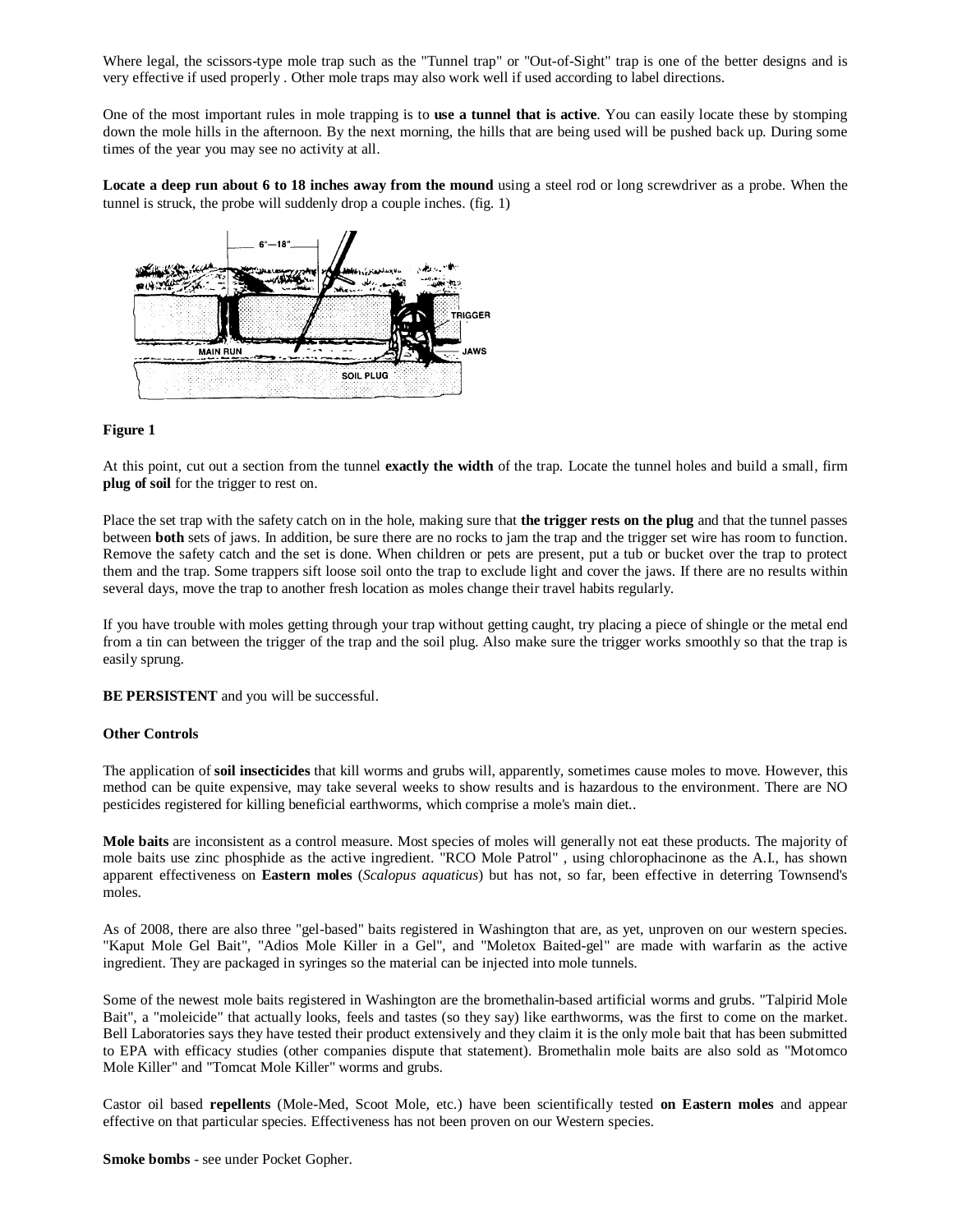# **Pocket Gophers**



**Pocket gophers** (*Thomomys sp*.) are burrowing rodents that can cause a great deal of damage to vegetation, buried cables, dikes and irrigation pipe. Unlike moles, pocket gophers feed almost exclusively on plant material below and occasionally above ground.

There are **six species** of pocket gopher in the Pacific Northwest. Most are 5 to 6 1/2 inches in length

with a 2 to 3 inch tail. Fur is usually brown or grayish in color and the typical rodent's "buck teeth" are easily visible. The name "pocket gopher" comes from the external, fur-lined cheek pouches on each side of the mouth that are used for transporting food to storage areas.

Females may have from one to three broods per year, depending on the availability of high-quality forage, with an average litter size of 5 -6 (sometimes up to 13!) The young stay in the nest for several weeks but eventually wander off to form their own territories.

## **Moles or Gophers?**

While moles usually prefer moist lowland areas West of the Cascades and gophers are mostly found East of the range, they do occur together in some localities. Since most controls are very different for the two species, accurate identification is a must.

The **appearance of the mound** will tell us which pest we must deal with. Mole mounds are usually conical with a "cloddy" look to the soil while gopher mounds, consisting of finer soil, are usually flatter and somewhat fan-shaped with an obvious plug in one end.

#### **Controls**

Pocket gophers may be controlled any time of the year but it is most successful when new mounds are appearing, usually in the Spring and Fall. **Trapping** *(note that ALL body-gripping and impaling traps are illegal to use in Washington as of Dec. 7, 2000, as Initiative 713 is interpreted by Washington State Dept. of Fish and Wildlife and the Sr. Ass't Attorney General)* and **toxic baits** are both available to the public and are both effective. Before using lethal controls on pocket gophers in western Washington, read the information from Washington Dept. of Fish and Wildlife

Special **pocket gopher traps** of several styles are widely available and easy to use in States where they are legal. These may be set in the lateral tunnel leading to the mound but are more effective when set in the main run which can be located by probing a foot or so away from the mound. Two traps should be placed back to back in the deep run and should be staked down to prevent loss. Relocate the traps if a catch is not made within 2 or 3 days.

**Toxic gopher baits**, if used, should be placed in the main tunnels according to label directions. The tunnels may be located with the probe and the bait placed down the probe-hole or the tunnel may be excavated with a trowel and the bait placed directly in the run. Dose each burrow system in two or three different places for best results. Check the area periodically for 2 weeks after treatment and dispose of any carcasses found.

**Smoke bombs**, though available, are seldom effective unless the soil is saturated with water or consists of dense clay.

Voles



There are several species of **voles** (*Microtus sp.)* or "meadow mice" in the Pacific Northwest. All of them are plant feeders and many are proficient burrowers. Voles can cause damage in orchards by feeding on the roots and girdling trunks. These **small, short-eared, short-tailed rodents** will also tunnel through vegetable and flower gardens, feeding on juicy roots, tubers and bulbs -- damage that is often blamed on our poor, insect-eating moles! Voles will even use the moles' tunnels when making these raids.

Voles are active day and night in all seasons. They are seldom seen as they spend most of their time underground or in dense grass. They can have up to 5 litters per year with up to 11 per litter and are the main food source for many predators.

#### **SIGNS**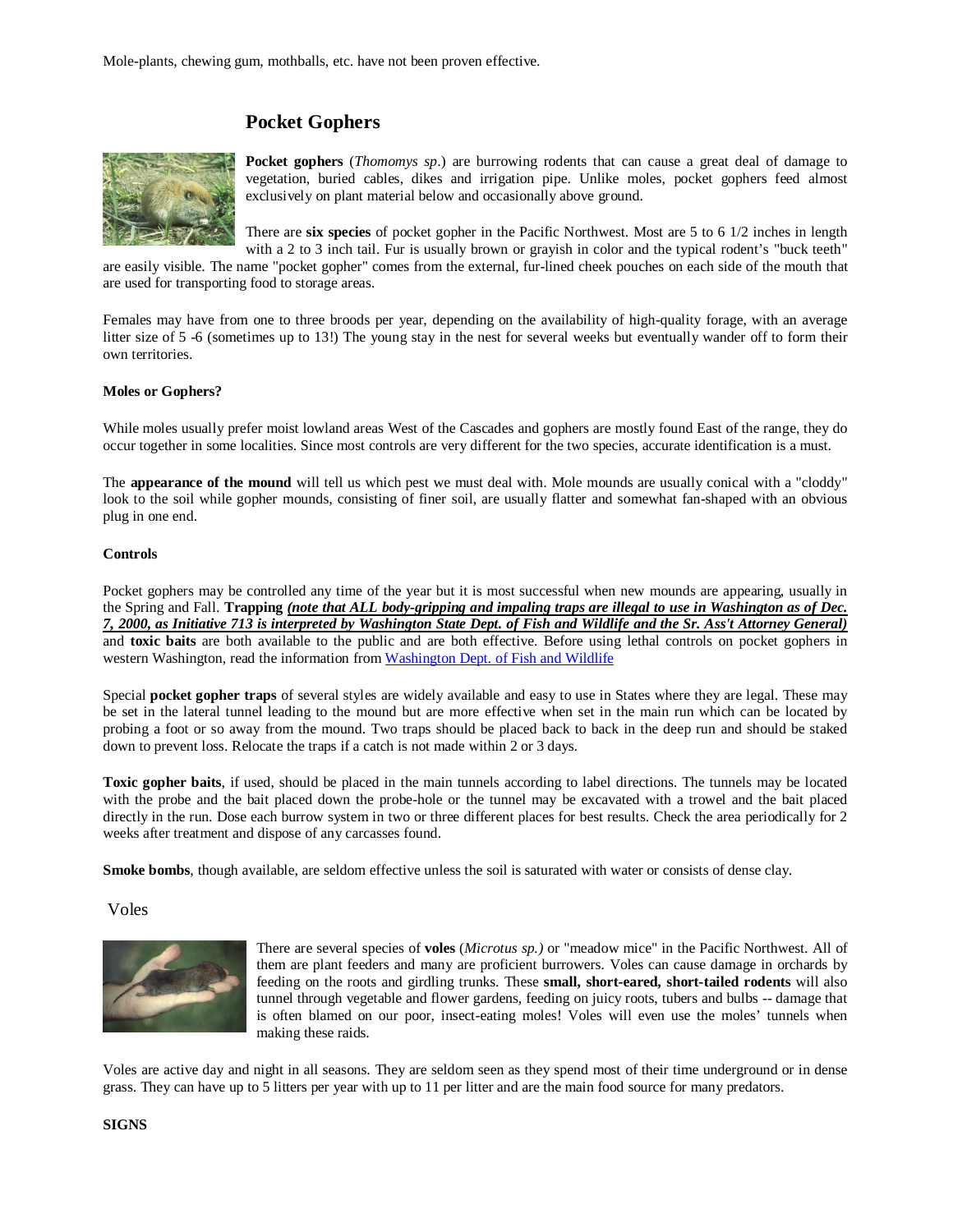How can you tell if you have a vole problem? Obvious signs include **gnawed roots** and **root crops** (note the small **grooves** left by the 2 large front teeth). In badly infested orchards, you can locate the dead trees during the dormant period by reaching out and giving them a wiggle. If they move very much, the entire root system is probably gone. In the growing season, damaged trees are leggy and thinly leafed with a reddish tinge to the foliage. If you pull the tree up, the underground part often looks as if it was run through a pencil sharpener. **Girdling of tree trunks** extending to just above soil line (rabbits usually damage trunks and twigs higher up and leave larger tooth marks at 45 degree angles while Mountain Beavers clip the branches, leaving 2 inch stubs) and extensive, well-used tunnels through the soil and/or in the grass or thatch are other signs of infestation. Finally, voles often leave open, **1 inch** holes in areas of heavy activity.

## **MANAGEMENT**

**Vegetation management** is a key issue in keeping vole populations low. In orchards, keep the tree rows free of vegetation at least 36 inches on both sides of the trunk. This can be done by weeding or by using a registered herbicide. If you are using a string weeder (Weedeater, Weed Whacker, etc.) be sure not to hit trunks. Despite assurances that they are safe, they can injure the thin bark of young trees. In orchards where voles are known to be a problem, mow the grass in late Fall to reduce harborage. This is particularly important in years with snow cover, because snow protects voles from predators.

Be very careful if you use mulches around trees and shrubs! Voles are often encouraged by a nice, loose mulch. Mow the grass in between rows and keep it short. Avoid thatch that the voles can hide under. Finally, be sure to pick up any fallen fruits so the voles can not feed on them.

**Hardware cloth cylinders** (1/4 inch mesh) can be placed around shrubs and young trees to exclude voles if the lower edge is buried 6 inches deep.

In gardens, try to keep surrounding areas free of tall grass and thatch and don't leave root vegetables in the ground over winter.

#### **CONTROL**

*Biological*: Almost all small meat-eaters love to feed on voles. By encouraging hawks, owls, coyotes, foxes, weasels and shrews you can help keep vole populations from exploding.

*Mechanical*: For very small populations, trapping may be sufficient. Ordinary **mouse-traps** can be baited with peanut butter or apple and set IN the runs. Dig into the underground tunnels to place the traps and then cover with a board for the most effective set. Check traps daily and reset as needed. This is a very time-consuming method but useful where poisoned baits are not wanted. Tree guards that are effective in controlling rabbit damage, will NOT discourage voles since they feed largely underground. In fact, voles have been known to nest under loose-fitting guards!

*Chemical*: There is one rodenticide, "Adios Mouse Killer in a Block" (warfarin is the active ingredient) registered for homeowner use against voles in Washington State (2008).

Most "Mole & Gopher" baits registered for home use will kill voles when applied according to label directions but they are not specifically registered for use on these rodents.

Several rodenticides are registered for professional use on voles. Some are more water-resistant and acceptable to the mice than others. **ALWAYS READ THE LABEL BEFORE USING ANY PESTICIDE!!!** Some of the chemicals registered include zinc phosphide (very toxic - decomposes quickly in damp situations), chlorophacinone and diphacinone (anticoagulants-require multiple feeding. Some secondary poisoning hazard to wildlife). Keep the bait as dry a possible to encourage feeding. Bait pellets MUST get into the burrows to be most effective.

How do you know where to place the baits? Damaged areas, tunnels and runways are always likely areas. However, since vole populations fluctuate wildly, it's a good idea to first place apple or carrot pieces in your various target areas and cover with a shingle or 12"x12" piece of cardboard (be sure the cover doesn't blow away). If there is no feeding on these materials within 24-48 hours, there are probably no voles in the immediate few square yards. If more than 20% of the apples are nibbled, there is possiblity of plant damage. You can save time and effort by working only where the mice show feeding activity. Fall is the most important time to monitor vole populations to prevent winter damage.

About a week after you place the bait, put out some more apple or carrot pieces. If there is no feeding within a couple days, your baiting program was successful.

Ground Squirrels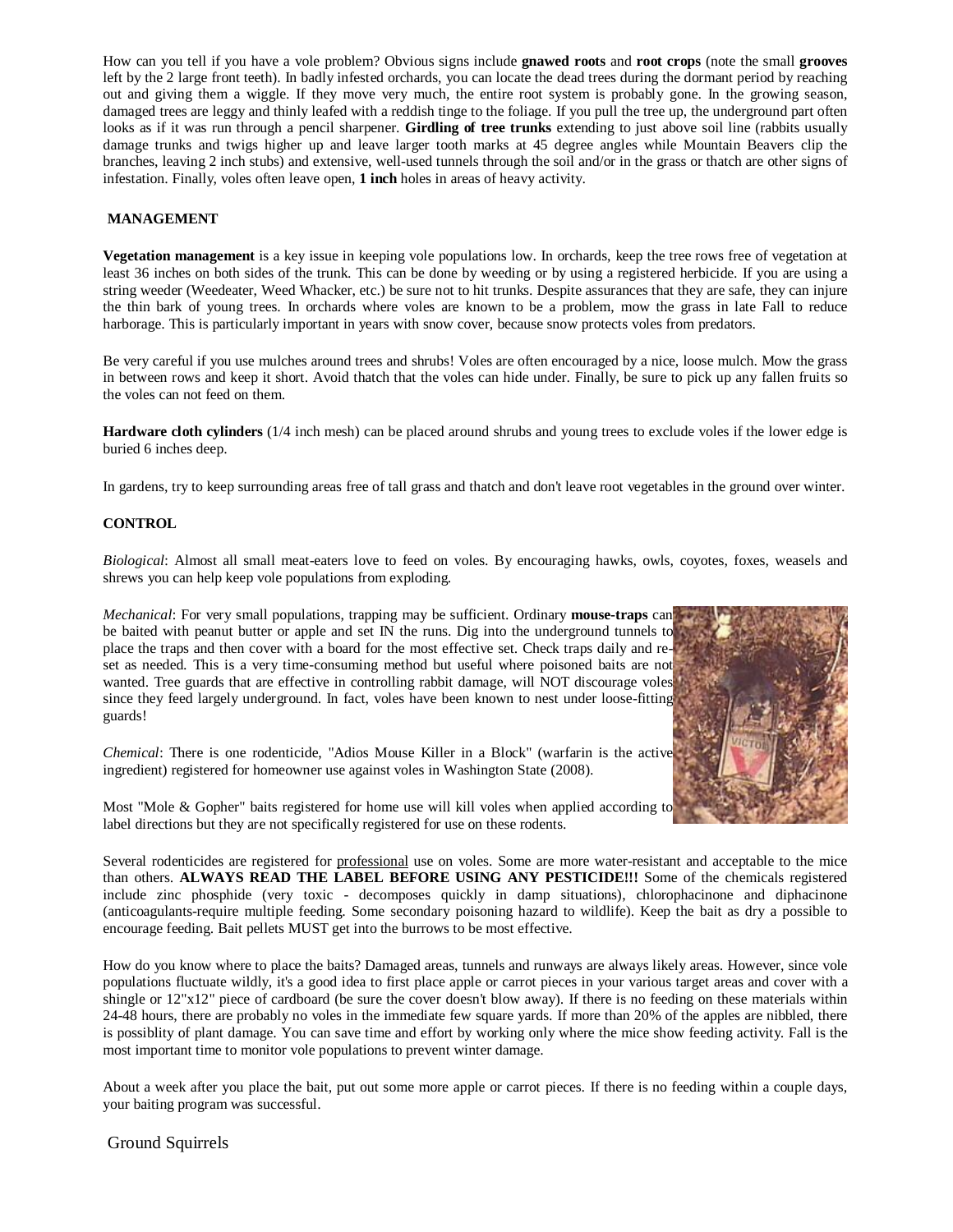Ground squirrels *(Spermophilus sp.)* of several species occur mostly east of the Cascade range. These rodents range in size from the tiny **Idaho ground squirrel** (8 1/2 in.) up to the **California ground squirrel**, our only coastal ground squirrel in Oregon and California (18 in. ). Ground squirrels feed mostly on vegetation and can be very damaging to gardens. They are also vigorous burrowers, leaving many open holes throughout their home ranges and have been implicated in the transmission of plague and other diseases.

Ground squirrels are generally dormant during the hottest part of Summer as well as during the Winter. Breeding takes place soon after emergence in the spring and a single litter of 2 to 10 young are born 4 to 5 weeks later. some species can reach population densities of over 100 per acre.

#### **Controls**

Ground squirrels can be excluded from buildings with standard **rodent-proofing** techniques. Metal rodent guards will usually keep them out of fruit and nut trees.

**Fencing** is usually **not** effective in barring these rodents from an area and scare-devices also do not work.

**Trapping** the rodents can be effective in small infestations. **Cage-type** traps may be used but check with your local Extension office or Wildlife department before releasing these rodents back into the environment. Relocation may not be legal. If the animal must be destroyed, the entire trap can be dropped into a large garbage can full of water. **Lethal traps** such as the "Better Squirrel and Rat Trap" (a choker-type trap) or the Conibear 110 body-catch trap may be used *(note that ALL bodygripping and impaling traps, other than "common rat and mouse traps", are illegal to use in Washington as of Dec. 7, 2000, as Initiative 713 is interpreted by Washington State Dept. of Fish and Wildlife and the Sr. Ass't Attorney General)*. For small ground squirrels, you may be able to use regular **rat traps**. One trap for every 10 - 15 squirrels present should be used to quickly control the population. Be sure to keep the traps inaccessible to non-target wildlife and pets. Ground squirrels are generally unprotected but check with your local laws before using lethal methods.

**Gas bombs** are available for the home gardener and can be quite effective if used when the rodents are active. They work best when the soil is moist and dense, which helps keep the gas in the burrows.

**Rodenticides** are usually not registered for the home gardener to use on ground squirrels. Check with your Extension office to see if any are legal to use in your State.



## Mountain Beaver

Another occasional pest in the western parts of Oregon and Washington is the world's most primitive living rodent, the **Mountain Beaver** (*Aplodontia rufa*). This animal does not usually live high in the mountains and is not a beaver of any kind, being more closely related to squirrels. It is found only in the Coastal areas and foothills of Western North America.

The Mountain Beaver belongs to its very own taxonomic family (Aplodontiidae) and is known by several common names including "boomer", "whistler", "chehalis" and "sewellel". This rodent weighs two to four pounds and is about a foot in length, resembling a tailless muskrat with large, digging claws. It usually lives in or near wooded lands having large masses of tangled vegetation such as

sword fern, blackberry and salal, its primary foods.

These solitary animals dig shallow tunnels 4 - 8 inches in diameter throughout their half-acre territories and feed on any available vegetation which they sometimes stack near their burrows.

The Mountain Beaver becomes a pest when it begins feeding in reforestation units, Christmas tree farms and home yards and gardens. It generally destroys much more vegetation than it eats. In home gardens, the Mountain Beaver is primarily a pest of **rhododendrons**. It usually damages the plants by clipping off stems and branches, leaving **2 inch stubs**. They will also occasionally gnaw the bark from the bases of larger trees.

## **Controlling Mountain Beaver**

In an area where there is only limited damage such as a single rhodie or tree being stripped, enclosing the plant in a **wire fence** will often discourage the

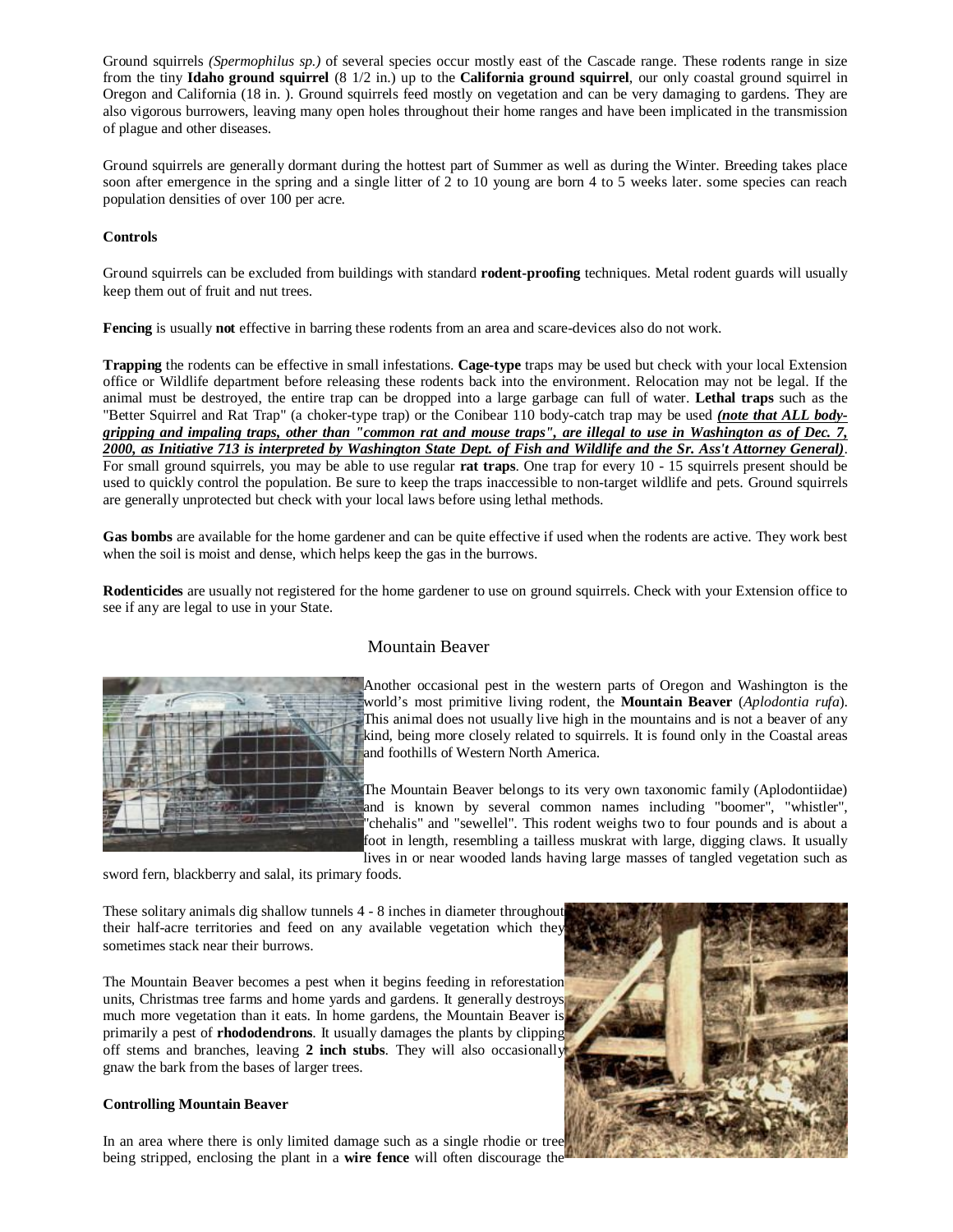pest. A two-strand **electric fence** with the bottom wire about 4 inches above the ground should also work. One can also fence the entire yard with a rabbit-proof fence (chain-link, chicken wire, etc.) to protect the landscape. Be sure the bottom of the fence is tight against the ground or even buried a foot or two.

**Repellents** have not proven consistently effective but some researchers have had fair results with 36% putrescent egg solid based products. Other researchers have found the Thiram based repellents of some value for protecting Douglas fir seedlings.

Mountain Beavers can also be easily **cage-trapped** and re-located, although some studies have shown that most re-located wildlife does not long survive. Drowning the animals in a garbage can full of cold water may be the most humane treatment. Check with your local State Wildlife Department for their recommendations.

A rabbit-size cage trap can be set directly in the main entrance of the mountain beaver's tunnel system and covered with a tarp or burlap bag. The cover directs the animal into the trap and protects it until it can be dealt with. You can also bait the trap with a piece of apple or sweet potato. Mountain beavers are very prone to hypothermia so do your trapping when the weather is mild.

With any trap, it is most important to make the set at an active burrow. Mountain Beavers make a lot of holes but use only a few regularly.

**Wildlife control professionals** can also be hired to deal with these problems. The local State Wildlife Department usually has a list of licensed nuisance animal trappers.

## Beavers

True beavers, Castor canadensis are the largest of our North American rodents. They can grow to over three feet in length and can weigh over 60 lbs. This well-known, semi-aquatic rodent is common in lakes, creeks and rivers throughout the Pacific Northwest.

Beavers are accomplished engineers and are famous for their well-built dams and beaver lodges. Dams and lodges are not ALWAYS present where beavers are living but the damage inflicted on trees and shrubs by the beaver's huge incisor teeth is a positive sign that these animals are around.

Breeding usually takes place between January and March, with an average of four "kits" being born after a gestation of about three months. The young stay with the adults for about 1-2 years before migrating away to form their own colonies of between 2 and 12 individuals.

## **Damage & Management**

Beaver dams are beneficial to wildlife but they can flood a considerable area and can not always be tolerated. Where dams are causing problems, the water level can sometimes be altered by flow devices to keep flooding within reasonable limits. Installation of flow-control devices (or removal of dams, which is generally a waste of time) requires a Hydraulic Project Permit from your local office of the Washington State Dept. of Fish and Wildlife. The WDFW can also provide information on designs and installation of such devices.

If beavers are damaging trees and/or ornamental shrubs, there are several ways plants can be protected.

Large trees and shrubs can be loosely wrapped with layers of chicken wire, hardware cloth or galvanized wire fencing, at least three feet high. Be sure you monitor the trees as they grow and/or leave room for the plant to expand. More slender trees can be protected by splitting 3 foot lengths of plastic pipe and fitting them around the trunks. Be aware that dark colored plastic may cause overheating and damage to young trees.

Large plantings can be protected with a variety of fencing. Four foot field fencing, installed so that the bottom is tight against the ground, works well as does a 2-strand electric fence with the strands stretched off the ground at 8 and 12 inches.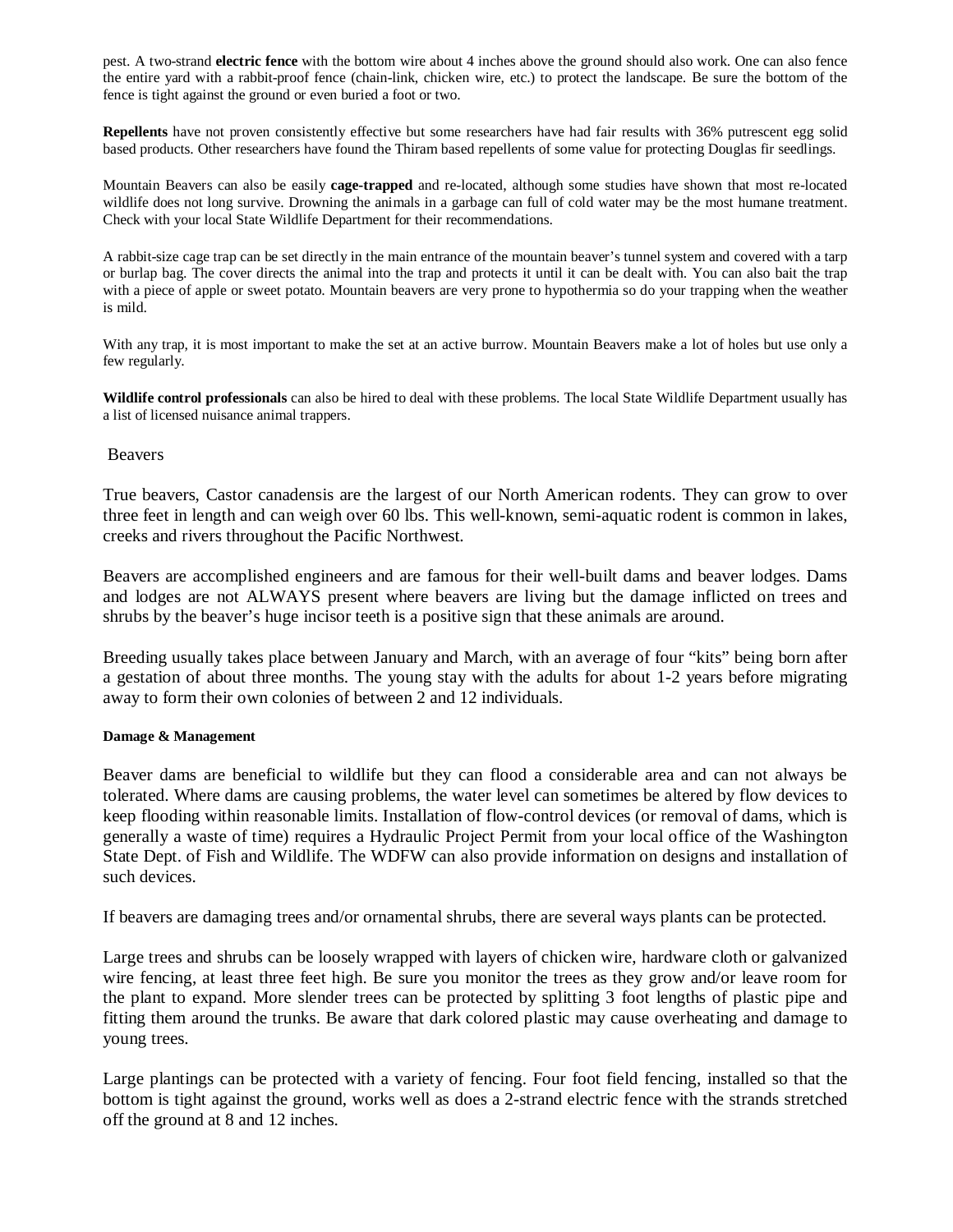Repellents can also be helpful in reducing beaver damage, especially if the animals are new to the area. Even so, repellents are seldom 100% effective. Commercial repellents containing egg solids have shown some success but must be reapplied often.

Repellent paint for applying to tree trunks can be made by mixing 2/3 cups masonry sand (30 mil or 70 mil) per quart of latex paint. Mix it well while applying.

If beavers must be removed, it is best to contact the WDFW to locate a professional wildlife control operator. In some cases, you may be allowed to shoot the offending animals but removal is seldom a permanent solution as good habitats are usually repopulated by migrating beavers within a couple years.

# **Deer and Elk**

Several species of deer and elk occur widely in the Pacific Northwest. In most places they are highly valued as game animals and "watchable wildlife". In a garden or orchard, however, they can cause extensive and continuing damage to crops and ornamentals.

Two sub-species of **mule deer**, are the most common cloven-hoofed pests in the Pacific Northwest. On the West side of the Cascades we have the **blacktail deer** (*Odocoileus hemionus columbianus)* and on the East side lives the **mule deer** (*O. hemionus hemionus* ). The **whitetail deer** (*O. virginianus)* also lives in many parts of the Pacific Northwest. The whitetail is easily identified by its bushy tail which is used as a "flag" to signal alarm. Mulies have smaller tails with black markings.

Two sub-species of elk also occur in the Pacific Northwest. The **Roosevelt elk** (*Cervus elaphus roosevelti)* inhabits the west side of the Cascade range and the **Rocky Mountain elk** *(C. e. nelsoni)* is found in some areas to the East.

#### **Damage**

Deer and elk feed on a wide variety of plants, both woody and herbaceous. Most damage is caused by browsing on woody ornamentals and crops. Browsing damage is easily identified by the **ragged tips** where the twigs have been broken. Rodents and rabbits leave a clean cut when they browse.

#### **Management**

The only consistently effective management tool for reducing deer and elk damage is some sort of **fencing system**. These range from simple, baited electric fences to expensive 7 foot high-tension New Zealand-type fences or woven-wire fences. The simple fences are quite effective in areas where deer are just beginning to cause damage. In areas where deer and elk have been feeding for some time, the more impenetrable fences are necessary. It is also important that the fences are visible so the animals don't accidentally stampede through them.

If deer or elk are browsing on a few plants, cylinders of welded wire mesh can be placed around each one. New seedlings can be protected with plastic mesh tubes or netting.

In some cases registered **repellents** can reduce damage sufficiently but must be re-applied periodically - especially after a heavy rain. If the animals are habituated to feeding in the area, repellents are less effective.

There are many home remedies mentioned in the literature ranging from hanging bars of deodorant soap to scattering lion dung about the garden. Sometimes these methods work but many times they do not.

Replacing heavily damaged plants with more **resistant varieties** is another option. There are many kinds of ornamental plants that deer and elk don't like. Even some of these will be browsed if the animals are really hungry

In areas where **hunting** is allowed, opening your land to responsible sportspeople can help reduce browsing damage.

For more information specific to your location, contact your State Fish and Wildlife Department.

## Tree Squirrels

The Pacific northwest is home to several species of native and introduced squirrels. On the West side of the Cascades the native **Douglas squirrel** (*Tamiasciurus douglasi)* with its dark red coat and orange belly is still quite common although the large, introduced **Eastern gray squirrel** (*Sciurus carolinensis*) with its rusty-gray pelage and white belly has taken over in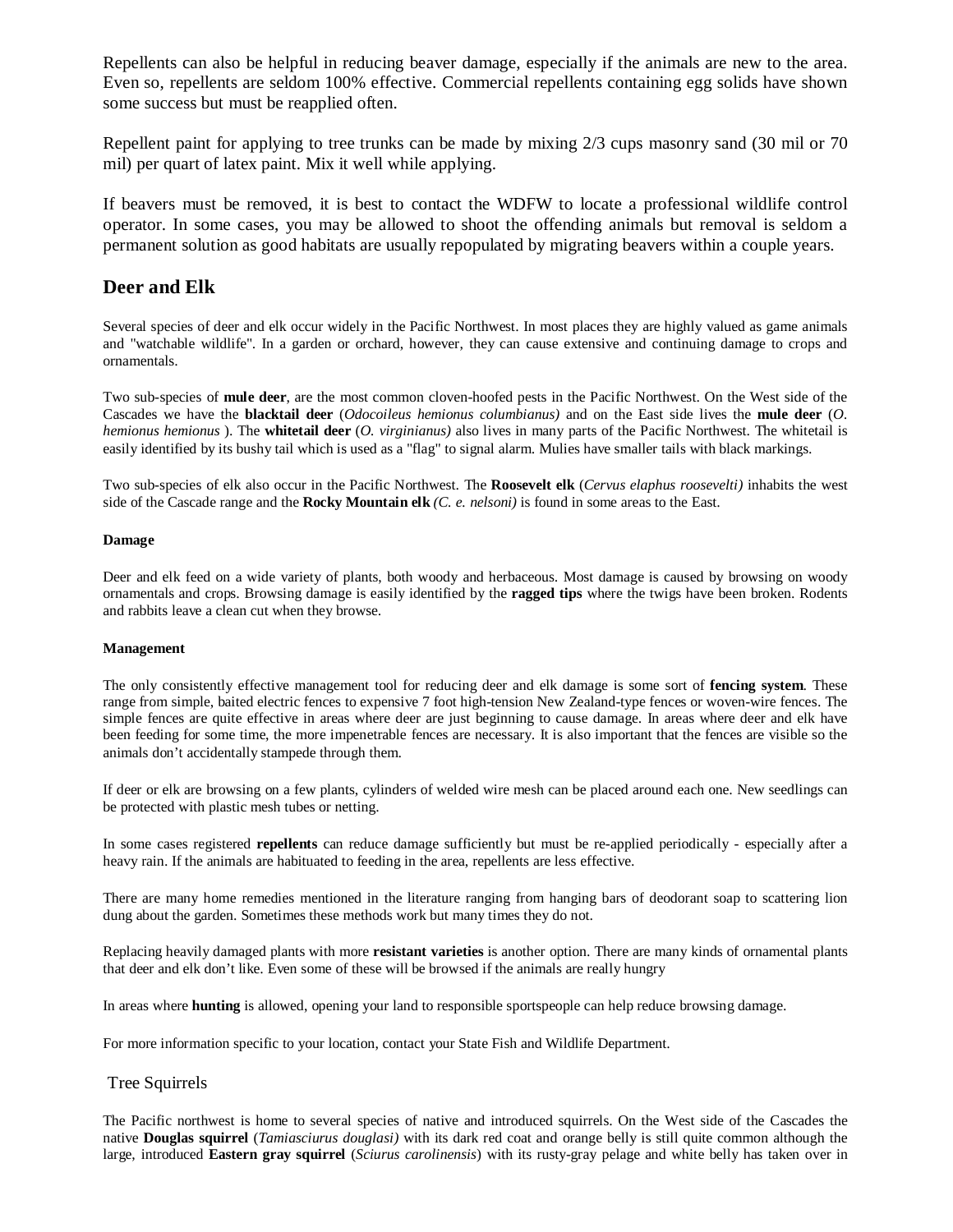many areas. On the East side of the Cascade range the common species is the **Red squirrel** (*Tamiasciurus hudsonicus*) with its dark red back and white belly. The introduced **Eastern Fox squirrel** (*Sciurus niger*) with its reddish coat and belly is the largest of the North American squirrels and is not common in most areas. The shy, native **Western gray squirrel** (*Sciurus griseus*) with its gray coat and dusky feet is not common, either, being found mainly in areas where the Gary oak thrives west of Idaho and Nevada. Finally, a common but seldom seen native is the nocturnal **Northern flying squirrel** (*Glaucomys sabrinus*). This little glider thrives wherever there are coniferous forests.

#### **Damage**

Squirrels can become troublesome when they attack **fruit, nut and vegetable crops**. They are also incessant raiders of bird feeders and bird nests and can damage ornamental trees by **clipping twigs** and **stripping bark**. In areas where nesting places are scarce they will gnaw into attics and wall voids, causing serious damage.

#### **Management**

Methods used for controlling squirrels vary according to location and species to be managed. Native squirrels are usually protected by law so a combination of non-lethal methods can be used, including **exclusion**, **repellents** and **cage-trapping**. In many places, non-native squirrels are not protected (check with your local wildlife department) so trapped animals may be humanely destroyed. Euthanasia is often recommended when dealing with Eastern grays since re-location would spread these destructive rodents into new areas or place them in an area already at carrying capacity where they would probably suffer a lingering death.

In areas where squirrels are a potential problem, **feeding should be discouraged** to help keep the carrying capacity low. Lots of food means lots of squirrels! Clean up fallen fruits, nuts, ornamental berries, seeds, etc. as much as possible. If birds are fed, be sure the seed is presented in **squirrel-proof** feeders.

**Attic vents** in buildings should be covered by heavy wire mesh and other openings should be sealed.

Plants that are being damaged can be protected somewhat with registered **repellents** or **wire cages**. Where **bulbs** are being dug up, chicken wire can be laid down, staked securely and lightly covered with mulch.

**Fruit and nut trees** can often be protected by placing 24 inch wide rodent-guards on the trunk 6 feet off the ground. This will NOT work if there are tall trees , fences or buildings nearby or if the tree branches are near the ground.

## **Raccoons**

Raccoons (*Procyon lotor*) are native carnivores that live throughout most of the United States. These animals, which can grow up to 50 lbs., readily adapt to suburban environments. With few predators and human-supplied food, populations often grow out of control.

#### **Damage**

Raccoons are generally nocturnal in habit and omnivorous in diet. They will often stage midnight raids on gardens and orchards. They can easily climb fruit trees, tip over garbage cans and will even roll up newly laid turf to get at the worms and grubs living underneath. In addition, 'coons will try to invade crawlspaces and can destroy the insulation under houses, leaving quantities of odorous feces. In some areas they are important vectors of rabies and the raccoon roundworm.

#### **Management**

Exclusion is usually the most effective way of managing raccoon damage. Orchards and gardens can be protected by erecting a two-strand electric fence with the first wire about 6 inches from the ground and the second wire 6 inches higher. Chain link and chickenwire fences will also work if a single strand of electric fence is stretched along the top.

Large fruit trees can be protected by installing sheet metal "rodent guards" as suggested for squirrels.

In some situations, a radio left playing in the garden will repel the pests until harvest but this is usually a temporary measure.

A noisy dog patrolling the yard is usually an effective deterrent for many vertebrate pests.

For animals nesting under houses, find out where they are getting in and **securely** block the entrance when they leave at night to forage. Be sure any young have left, also. A tracking patch at the entrance can indicate when the animals have emerged.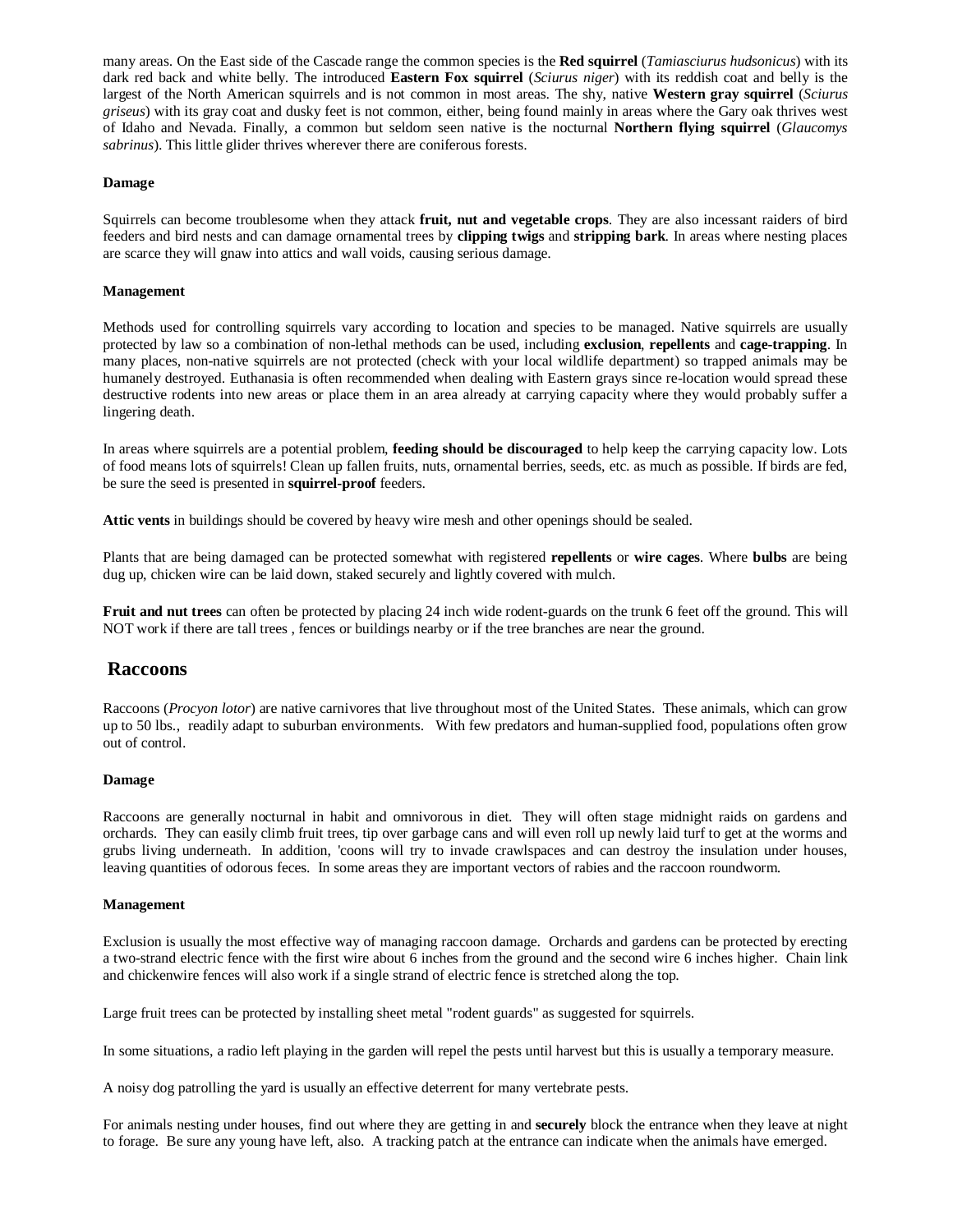If you choose to try a cage-trap, check with your local State wildlife department for instructions.

# **Opossums**

'Possums are the only marsupials native to the western hemisphere. The Virginia opossum *(Didelphis marsupialis virginianus)* is an introduced species in the PNW, being established here in the '30's. They are often described as "giant gray rats" since they have a naked, rat-like tail. They may reach lengths of up to 40 inches and weight up to 14 lbs.

#### **Damage**

'Possums are omnivorous feeders and are usually quite beneficial as they eat a wide variety of insects and other invertebrates. They will, however, also raid gardens, fruit trees, bird feeders, garbage cans and bird nests. As with raccoons, they will also nest under houses, causing considerable damage and odor problems.

## **Management**

Controls for this animal are the same as for raccoon. If you choose to use a cage trap, check with your local State wildlife department. Since this animal is not native to the PNW, your State may not allow releasing back to the wild.

## Rabbits

In the Pacific Northwest, there are eight species of rabbits and hares. A few of them can sometimes become pests in the home garden.

**Whitetail and Blacktail "Jackrabbits**" (*Lepus townsendii* and *L. californicus*) are actually hares and are generally found East of the Cascades in the Pacific Northwest. Our only other hare is the **Snowshoe hare** (*L. americanus*) that lives throughout most of the PNW except the very driest areas.

The true rabbits include the **Mountain Cottontail** (*Sylvilagus nuttalli*) and **Pygmy Rabbit** (*S. idahoensis*) East of the Cascades. The **Brush Rabbit** (*S. bachmani*) is found in W. Oregon. The **Eastern Cottontail** (*S. floridanus*) and **Domestic Rabbit** (*Oryctolagus cunniculus*) have been introduced into parts of the PNW.

Rabbits and hares are very prolific, having up to 6 (or more) litters per year with several in each litter.

#### **Damage**

Hares and rabbits will eat a wide variety of herbaceous and woody plants. A diet of bark and stems is often preferred during the colder months when much damage to gardens and orchards may occur, especially during peak population years. In the Spring and Summer, they develop an appetite for flowers (especially tulips) and vegetables.

Rabbit-damaged trees and shrubs are easily identified by the characteristic **toothmarks** left when the animals feed. Twigs are usually clipped cleanly at a **45 degree angle** and bark on lower stems and branches is gnawed away, leaving **parallel grooves** in the wood.

#### **Management**

Since rabbits and hares are usually classified as game animals, one should contact the local Fish and Wildlife department for regulations about trapping or shooting.

One of the most effective methods of reducing damage is to **fence** the animals out. A fence of chicken wire two feet high is usually sufficient to protect the garden from rabbits. Mesh size should be no more than one inch and the bottom of the fence must be tight against the ground or buried a few inches. If feral domestic rabbits or hares are the problem, the fence should be 30 – 36 inches high with the bottom 6 inches of fencing bent outward buried 6 inches. Individual plants may be protected with cylinders of 1/4 inch mesh hardware cloth about 18 to 20 inches long. Commercial tree wraps can also be effective.

**Habitat manipulation** can also help reduce rabbit/hare damage. Removing briar patches, brush piles and other hiding places will reduce the overall number of animals in the area.

There are several **repellents** registered for rabbit and hare management. Most of these are somewhat effective if the feeding pressure is not too great. Many are labeled only for use on ornamentals.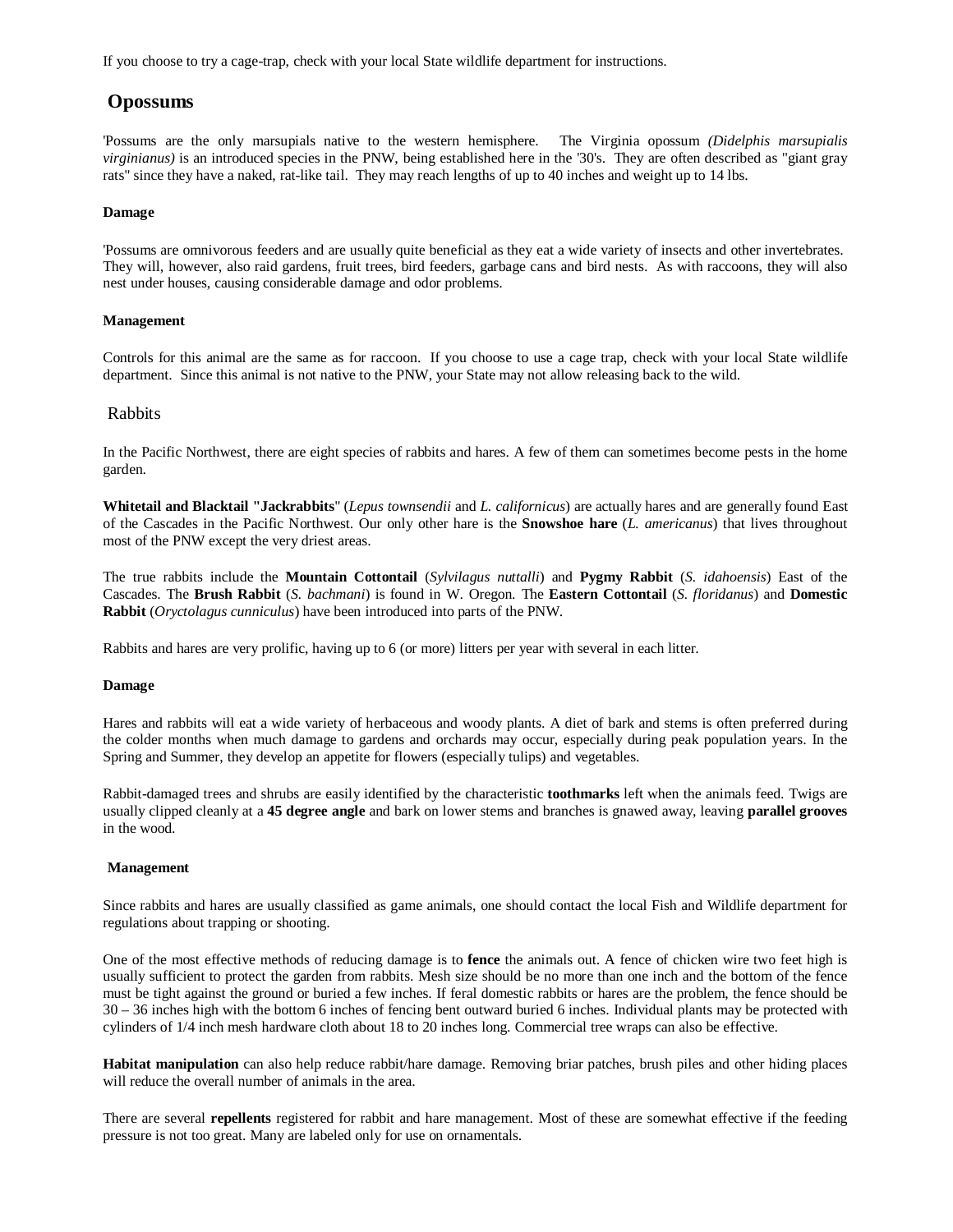## Birds

Birds can cause problems in farm and home garden situations by their **roosting**, **nesting** and **feeding** habits, depending on the species. The most common culprits are **crows**, **starlings**, **woodpeckers**, **pigeons**, **house ("English") sparrows**, **robins**, and **geese**. Other species may be occasional pests.

Bird management can present special problems since most species are protected by law but there are many tools available for reducing damage.

#### **Roosting and Nesting Damage**

Where birds roost or nest, droppings must fall. Bird droppings can damage machinery, stored feed and present possible disease hazards.

Roosting can be prevented by making the area uncomfortable for birds through the use of **barriers**. Solid, angled barriers or wire obstructions ("porcupine" wires and stretched wire) can prevent birds from using ledges as roosts. The wire obstructions also work well on building peaks.

"**Bird glues**" can also be used to reduce roosting. Bird don't like getting these sticky materials on their feathers so they will usually avoid contact. Glues must be re-applied occasionally and don't work well in dusty or wet conditions.

House sparrows, starlings and swallows often try to nest in or on buildings. **Bird netting**, **screens** and **wire barriers** can be used to prevent these invasions. Try to close up any unnecessary openings.

Woodpeckers can present special problems when they use a structure as a "drumming station" during courtship. Cedar siding is especially attractive and prone to damage. An infestation of carpenter ants or solitary bees can also lure woodpeckers to peck holes in the wood siding. " **Scare devices**" are sometimes useful in driving these birds away. Hanging **bird netting** from the eves so it dangles a few inches from the side of the structure can also work. If carpenter ants are present in the structure, they should be eliminated.



Sapsuckers, a type of woodpecker, can be pests of ornamental and fruit trees. These birds feed largely on sap that they harvest by drilling shallow holes, usually arranged in neat rows, in the bark of the trees. These "sap wells" usually do not cause permanent damage but are unsightly and, if extensive enough, could kill smaller trees.

#### **Crop Damage**

Birds can cause extensive damage to all kinds of crops. Those most prone to damage include **strawberries**, **cherries**, **blueberries**, **apples**, **grapes** and **hazelnuts**.

Low growing plants can be covered with **bird netting** to prevent damage. Be sure the netting reaches the ground or is gathered around the trunk of the plant or the birds will fly up underneath to attack.

Various "**scare devices**" (scare-crows, hanging flashers, flags, balloons, etc.) can reduce damage if they are moved about so the birds do not become accustomed to them.

**Sonic devices** that broadcast **alarm calls** are useful for the particular species making the call. Ultrasonic and sub-sonic devices have not been proven effective on any pest species.

The **repellent**, Methyl anthranilate, has recently been registered for home use on a variety of crops. This material is derived from grape skins and has proven useful in reducing bird damage in test plots. Effectiveness in field situations is variable.

**Trapping** can only be used against **non-protected** birds (house sparrows, domestic pigeons and starlings) but it can still be of use for reducing local populations of those species. Cage traps of various kinds must be used to avoid harming protected species.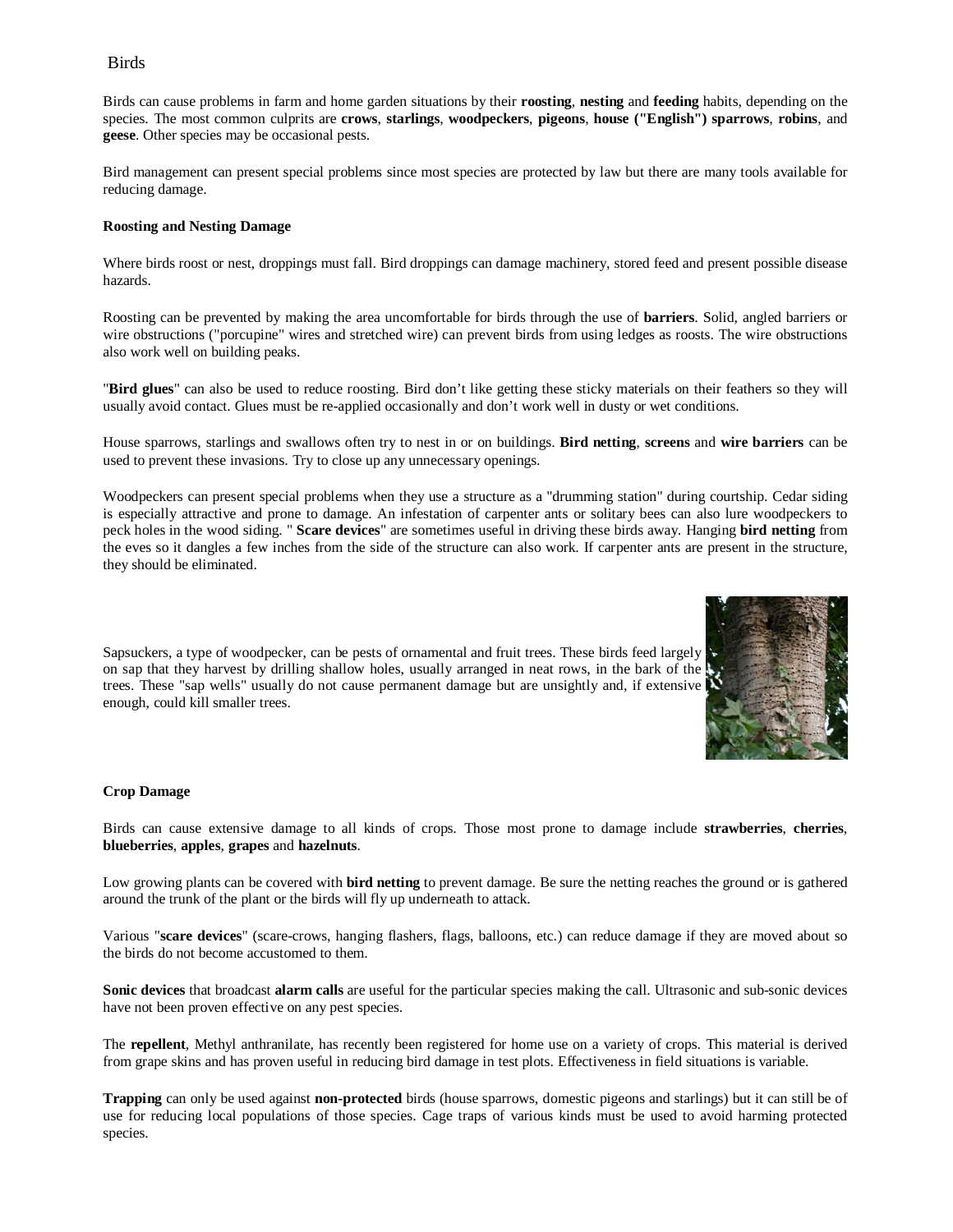**Animal Damage Control in Washington**. Washington State University Cooperative Extension. EB 1147. 88pp.(Out of Print)

**Pest Management Study Manual for Pest Control Operators**. Washington State University Cooperative Extension. MISC 0096, 139pp.

**Prevention and Control of Wildlife Damage**. University of Nebraska Cooperative Extension, Great Plains Agricultural Council Wildlife Committee, USDA/APHIS/Animal Damage Control. Vol. 1 and 2

**Vertebrate Pest Control**. University of California Cooperative Extension. Leaflet 2976. 15pp.

## **DEFINATION**

Vertebrate pests refer to skeletal animals whose population has reached a stage that cause economic, social or environmental problems. Vertebrate pests could include house rats, wild rodents, birds, rabbits and even foxes, predatory wild dogs, pigs, bats, small and large animals.

## DISTRIBUTION

Vetebrate pests are well distributed depending on the availablility of space and sustenance. Among the factors determining their distribution are:

- a. Availability of food: availability of food is a major determinant to vertebrate distribution. While many birds and rodents prefer grains, its availability on the field (before harvest) and in store determines pest presence. The more the food is available, the higher the population of the pests.
- b. Season: There are variations in the abundance of food for verterbrate pests. During the growth season, major pests can be herbivores such as cane rats, rodents etc. That feed on the fresh stems while at harvest and storage the grain feeders are dominant. The harvest season is the period that supports abundance of vertebrate pests.
- c. Habitat: For birds, the place to roost is very important for its distribution. Birds can only fly hundreds of kilometers from roost to place of feeding. The rodents also require secluded places such as tunnels, holes, crevices in wood and offices to live and reproduce for continuity.
- d. Taste preferences: this may be a factor in birds and rodent distribution. The pests have various preferences but can easily adapt to changes in food source and types.
- e. Abundance: a major factor in the vertebrate pest abundance is availability of food. At the peak of harvest (when the rain has stopped) a lot of grains (of grasses and planted crops) are available on the ground: this is the period of high population of vertebrate pests such as rats, mice and birds. Abundance can be as a result of their getting wise of traps; thus avoiding death and then increase in population. It can also be as a result of lack of control measures, hence build up a population.
- f. Destruction of forest covers by bush fire and clearing characterizing the dry season between October and March adversely affects their distribution and abundance.
- g. Threats: Rats, rodents prefer where their lives is not constantly threatened and they can move easily to their food source.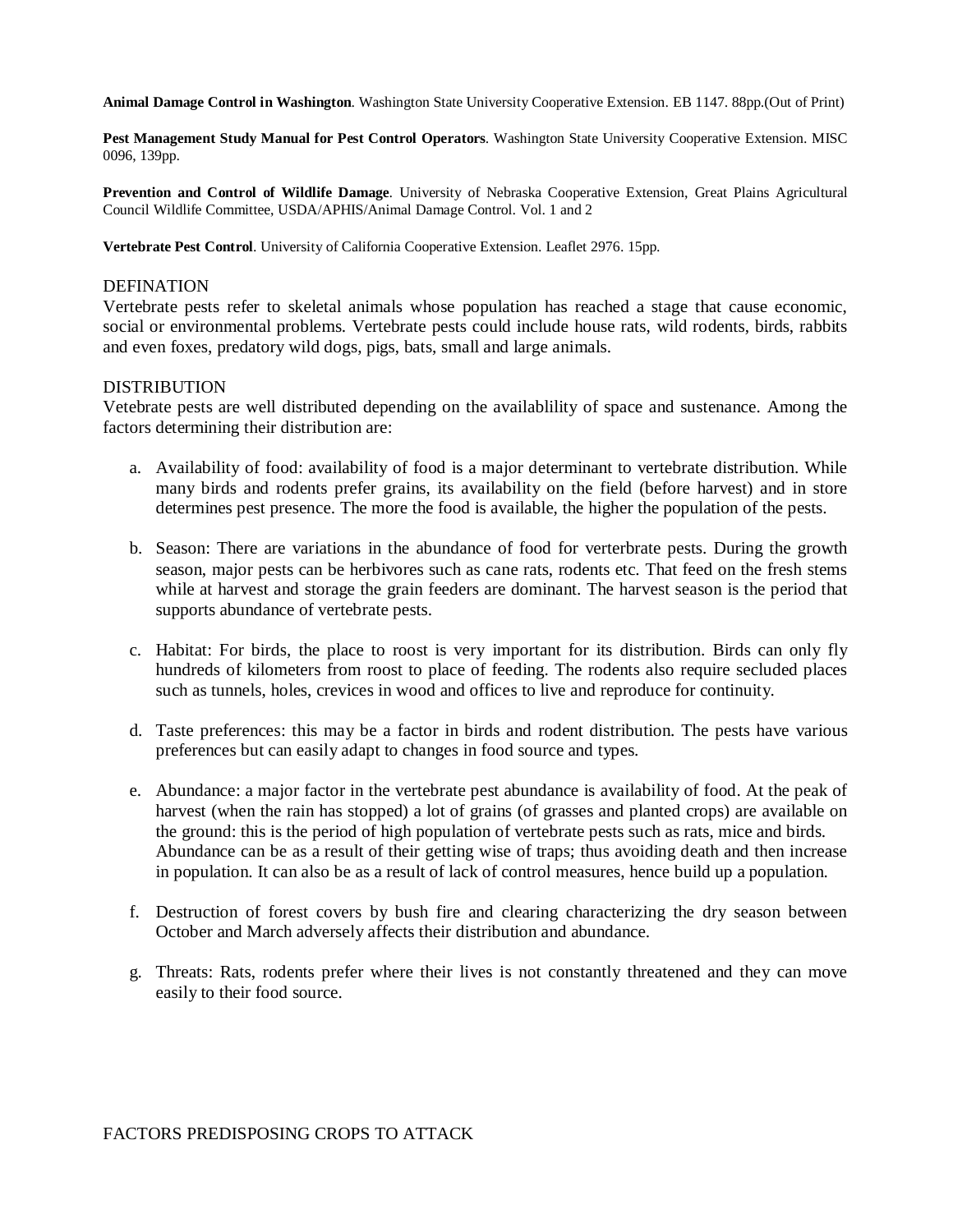On the field:

- 1. Weed: this is an important predisposing factor to verterbrate pest attacks. Weeds form effective cover for rats and rodents particularly on rice and wheat farms enabling them to cut and feed on the stems. Oil palm seedlinds are also attacked by cane rrats if the farms are weedy and the seedlings are not covered by wire collar. Hence farm sanitation is an important measure in crop husbandry.
- 2. Bird Scaring: crops such as rice when exposed to physical attack by birds during grain filling can result to total yield loss.
- 3. Over ripening and delayed harvesting: Non-harvesting of crops at maturity and allowing matured crops to remain on the field can lead to severe yield loss. If it is fruits such as tomatoes, oranges, pawpaw, pineapple and mango. Birds usually invade the field, feeding on their juice. Such damaged fruits usually lose their market value and rot. Tuber crops such as yam and cassava are usually attacked by burrowing rodents. The rottening of such tubers usually start from the point of feeding, hence early harvesting is encouraged.
- 4. Lack of proper storage: A major factor predisposing crops to attack by vertebrate pests is mode of storage. Rats and rodents attack stored grains of cereals crops and legumes (cowpea) when not properly protected. Losses due to veterbrate pest have not been quantified. The rats and rodents feed on the endosperm of the maize and can destroy the entire storage if not protected rendering it unmarketable.
- 5. Lack of chemical treatment of planted seeds usually lead to rats and birds picking up the germinating seeds or removing the grains when the seedlings have emerged. Planted seedlings of cocoa is also fed on by squirrels (Scirus spp) particularly tree squirrels. Hence, non protection of with chemicals and lack of physical barrier with wire guaze predispose seedlings to vertebrate pests.
- 6. Lack of physical infrastructures like wooden boxes and protective wire guaze can encourage damage by birds and rodents.
- 7. Physical structures of the crop may be a factor in preventing vertebrate pest damage. During grain filling of wheat and barley, the structure of the panicles with apointed lignin prevents patching of birds and thus prevents predisposition to birds.

# **RODENTS AND RATS**

These are the most common animals that constitute pest problems in the house, offices, stores and farms. There are three species of these rats: the house mouse (*Mus musculus*), the Norway rats (*Rattus norvengicus*) and root rat (*Rattus ratus*). House mouse is a small animal with large ears, poor vision,relying on sense of smell to locate food. Commonly found living in man made structures in the house. Its long sensitive whiskers on its nose above the eyes are tactile sensors. a. Detection of rats and rodents

It is fundamental to understand the presence and activities of rats and rodents, their movements, types of habitat they occupy and the damage they cause before one can assess the damage they cause.

Specific signs are associated with rat infestation and these can be used to detect their presence and ecology.

- a. Urine smell of urine along the run ways
- b. Smudges or rub marks oily dirty marks
- c. Gnawing marks saw-dust like wood chips are produced around doors, boards e.t.c.
- d. Droppings litering the run-ways. Can even tell time of infestation.
- e. Pest excitement pawing and excitement of dogs and cats in an area indicate presence of rats.
- f. Run-ways their movement between shelter, source of food and watrer create a definate pathway.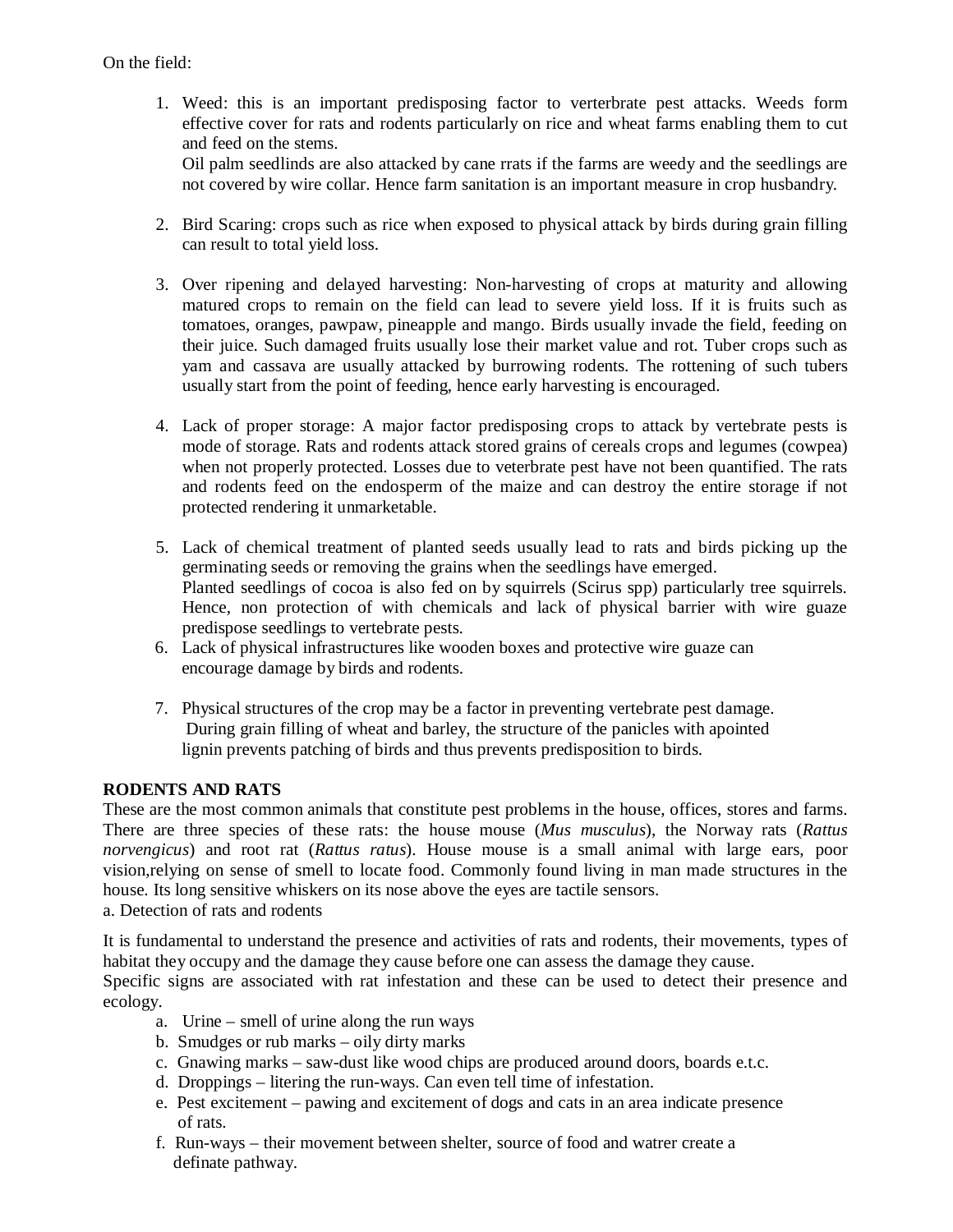- g. Tracks tail drags if the place is sandy and leaves footprints.
- b. The damage by rats/rodents

Usually extensive on crops both in storage and on the field.

- a. Farm infrastructures, stores, crop produce causing spoilage, rottening and loss of economic and cosmetic values.
- b. Infect humans directly with diseases such as hunta virus, rabbit fever, *Leptospirosis* and *Salmorellosis.*
- c. Serve as reservoir for diseases transmitted by ectoparasites such as tick.
- d. Feeding on young stems of rice, wheat and other cerals during seedling and young stage.
- e. Cut down and feed on rice, sugar cane and oil palm seedlings.
- f. Feed on fresh ears of maize.
- g. Peak feeding periods are at dusk and just before dawn.

# **1. Management of rodents in the house and field**

 $\triangleright$  Sanitation

Correction of sanitation deficiencies is basic to rodent control.

- i. Elimination of food source.
- ii. Proper storage of food from access by the animals.
- iii. Elimination of gabbage and rubbish.
- $\triangleright$  Exclusion
	- Exclusion of initial invasion is primary
	- i. Blocking of rodent access, concrete blockage
	- ii. Sealing holes with durable materials, screen ventilation e.t.c.
	- iii. Regular elimination of harborage
	- iv. Keeping surrondings weed free
- $\triangleright$  Elimination
	- i. with traps: trapping with cage, trigger traps e.t.c.
	- ii. Glue board- this also can monitor new inclusions
- $\triangleright$  Noise and Electrical devices Rats and mice are easily frightened by strange noise, particularly repeated sound
- $\triangleright$  Baits
- Several anticoagulants are used as baits
- Advantages and disadvantages
- Precaution for handling anticoagulants
- $\triangleright$  Rodenticides:
	- They are either chronic poison for quick knockdown
	- Effects on other warm blooded animals. Resistance to rodenticides
- $\triangleright$  Fumigants:
	- Application into burrows, whole buildings
	- Advantages and Disadvantages

# **Rodents on Field Crops**

Rodents feed on various crops at different stages of their growth on the field.

- Burrowing rats and rodents cause extensive damage to tuber crops.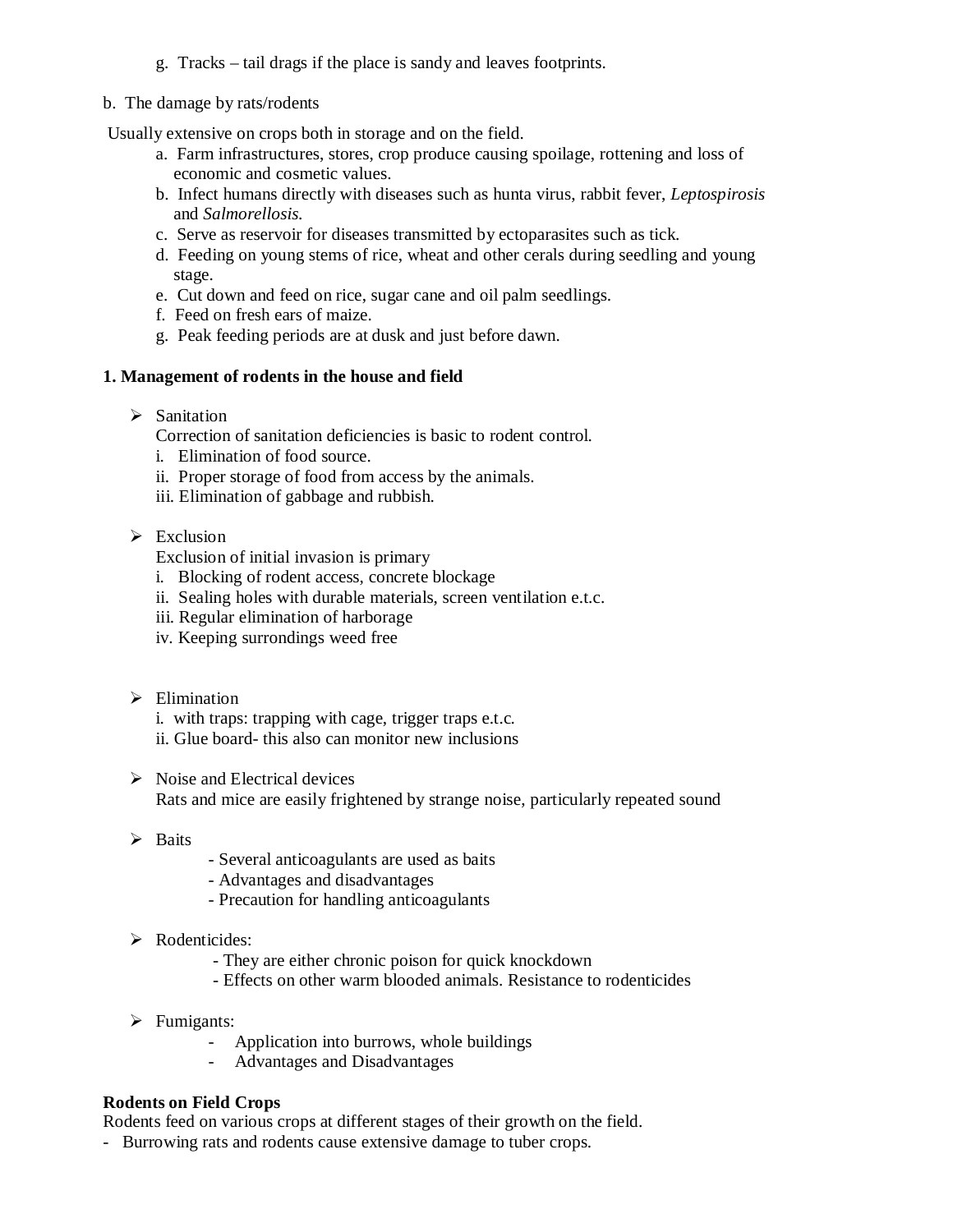Cultural practices for management.

- Land preparation with hoes, ploughs and other heavy machinery to destroy thier habitats.
- Weed control within plots, bunds and dykes in case of lowland rice and wheat.
- Synchronisation of planting and harvesting of cereal crops ( rice, maize, wheat, millet e.t.c.) on large scale farming scheme involving many farmers.
- Off season field clearing will cause crash in population.
- Maintenance of constant irrigation on wheat and rice farms will keep rodents away.
- Early harvesting when crop is matured reduce period of exposure.

Destruction by chemicals

- Poisoning: acute and chronic

# **BIRDS AS VERTEBRATE PESTS**

Usually found in large population in towns and cities apart from the bush. Birds constitute serious pest problems to human beings at home, in the office and on crops in the field.

# **Damages caused by birds in towns and cities**

- Contaminate food and sources of water supply
- Birds carry parasites and when they inhabit a house, pass such pasrasites to the household
- Contaminate water supply to house by resting on water storage tanks
- Their droppings cummunate and encourage growth of fungi
- One of such fungi is *Histoplasma capulatum* which causes flu if the spores are inhaled.

-Birds constitute a serious nuisance by the excessive noise made by collection of birds in their roosting point.

- Records in developed countries showed that over 800 deaths were recorded out of 50 million such as flu infection.
- A virus cryptococuss neoformans from pigeon droppings when they roost on water towers can cause lung and skin infection.
- Car paints are also damaged by bird droppings.

# **Ecology and damage by birds on the field.**

The domestic pigeon (*Clumba hvi*a) is one of the common birds causing economic damage. It originates from rock doves. Others are Quelea birds(*Quelea quelea*), golden sparrow*(Passev luteus*) and village weaver birds (*Ploceus cucullatus*). Birds generally are gregarious with roosting sites protected from adverse weather.

- Birds fly long distances from the roost sites to their food source over established flight routes. It is therefore extremely important to study their activities before embarking on any control measures.
- It is also important to identify the birds status- are they resident migrant.
- A lot of birds cause destruction of field crops.
- They dig our planted seed and seedling and feed on them.
- They also feed on all other farm produce e.g guava, banana and plantain, cashew when they are ripened up.
- The quelea birds and the golden sparrow feed on wheat and rice grains during the milking stages. A farm of upto 5hectares can be destroyed by the quelea birds in 3days if unchecked.
- The village weaver birds can also cause severe damage to rice, millet and wheat leaves apart from feeding on the grains.
- They tear the leaves for making their nests.

# **Control/management of birds on the field.**

- The ability of Quelea birds to migrate for over a thousand kilometer.
- Birds scaring makes its difficult.
	- 1. Physical driving of birds from the fields by hired labour.
	- 11. Scaring by throwing stones and projectiles.